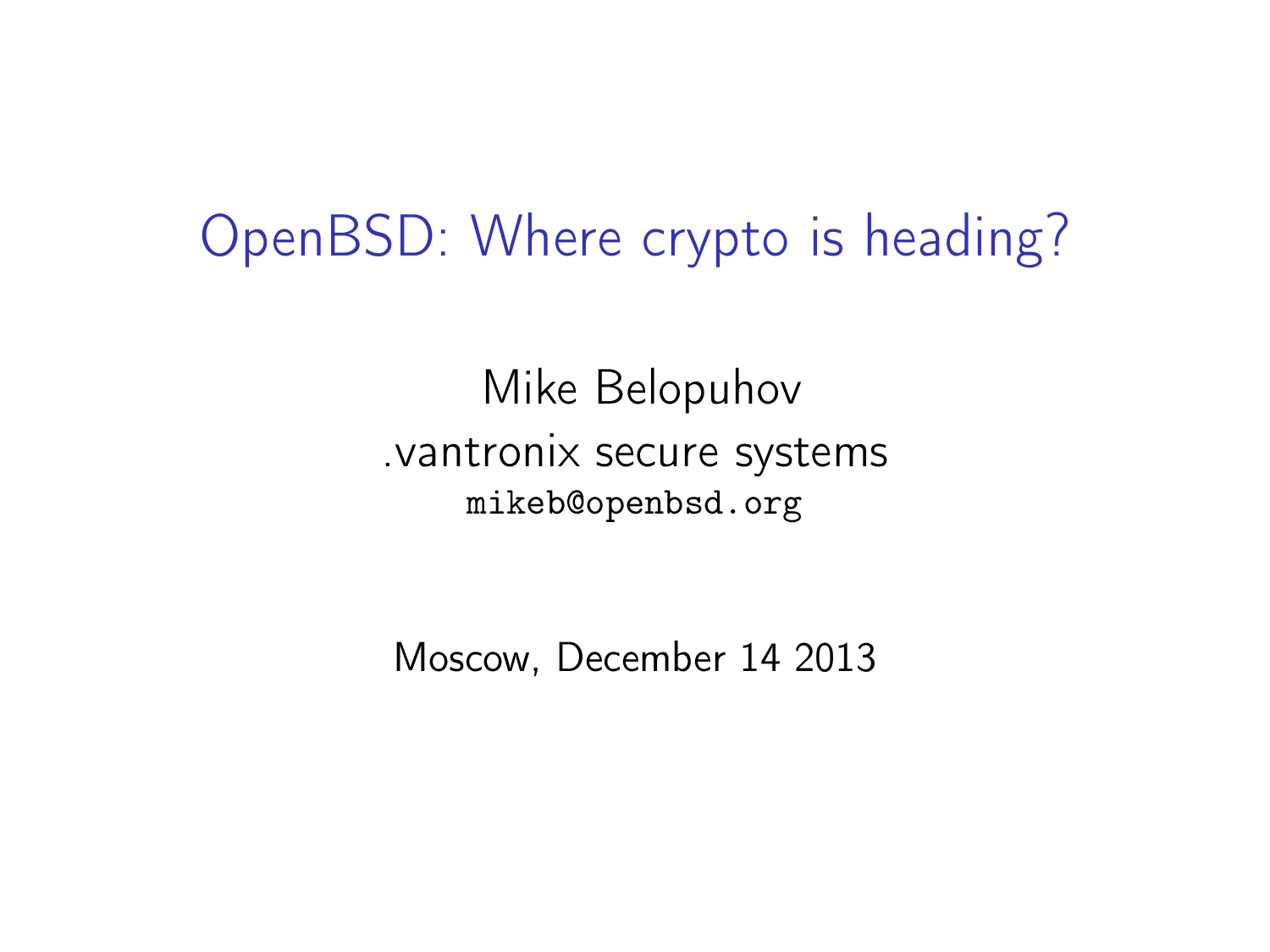

<http://xkcd.com/1277>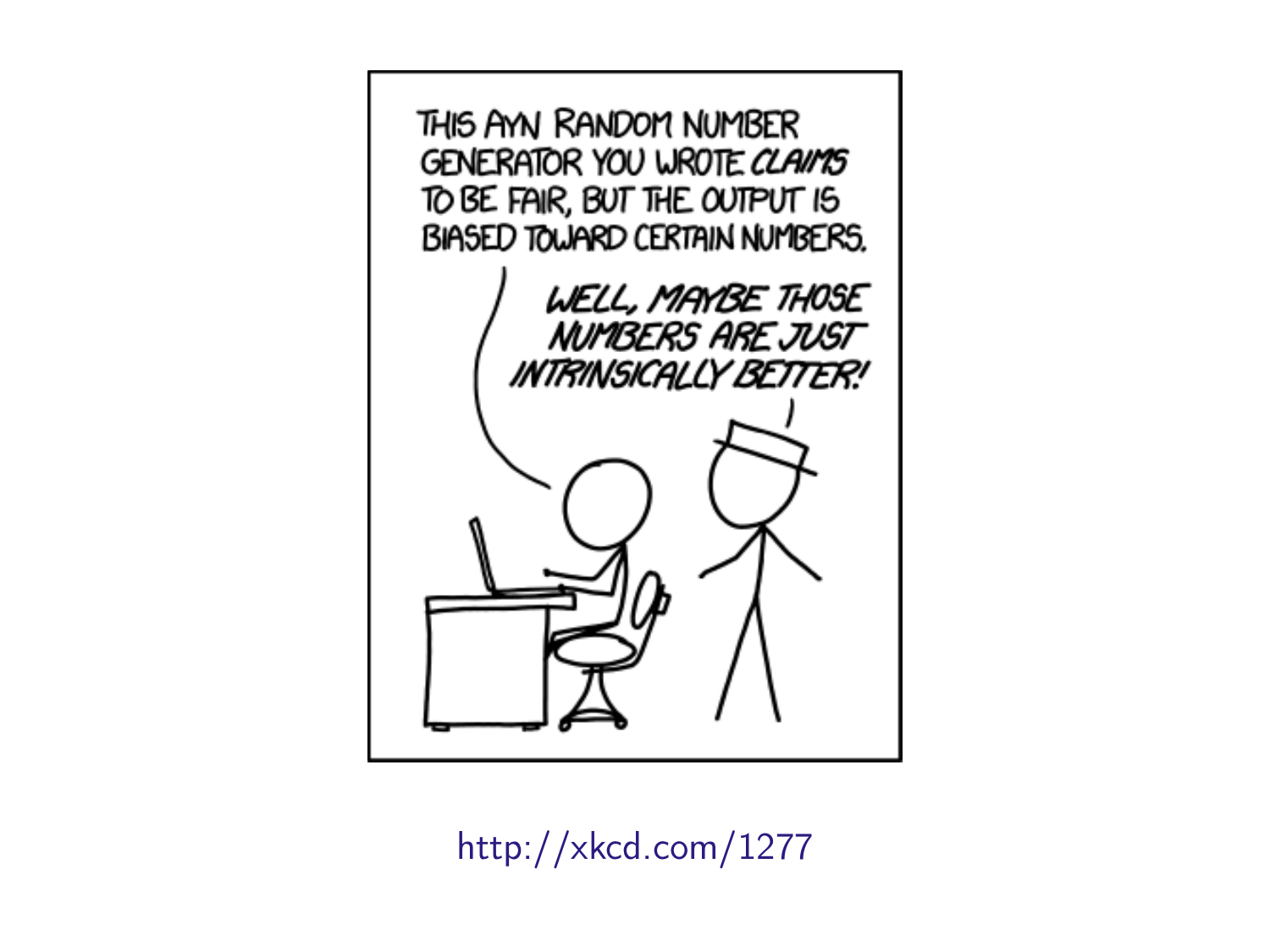rand (ANSI C, POSIX)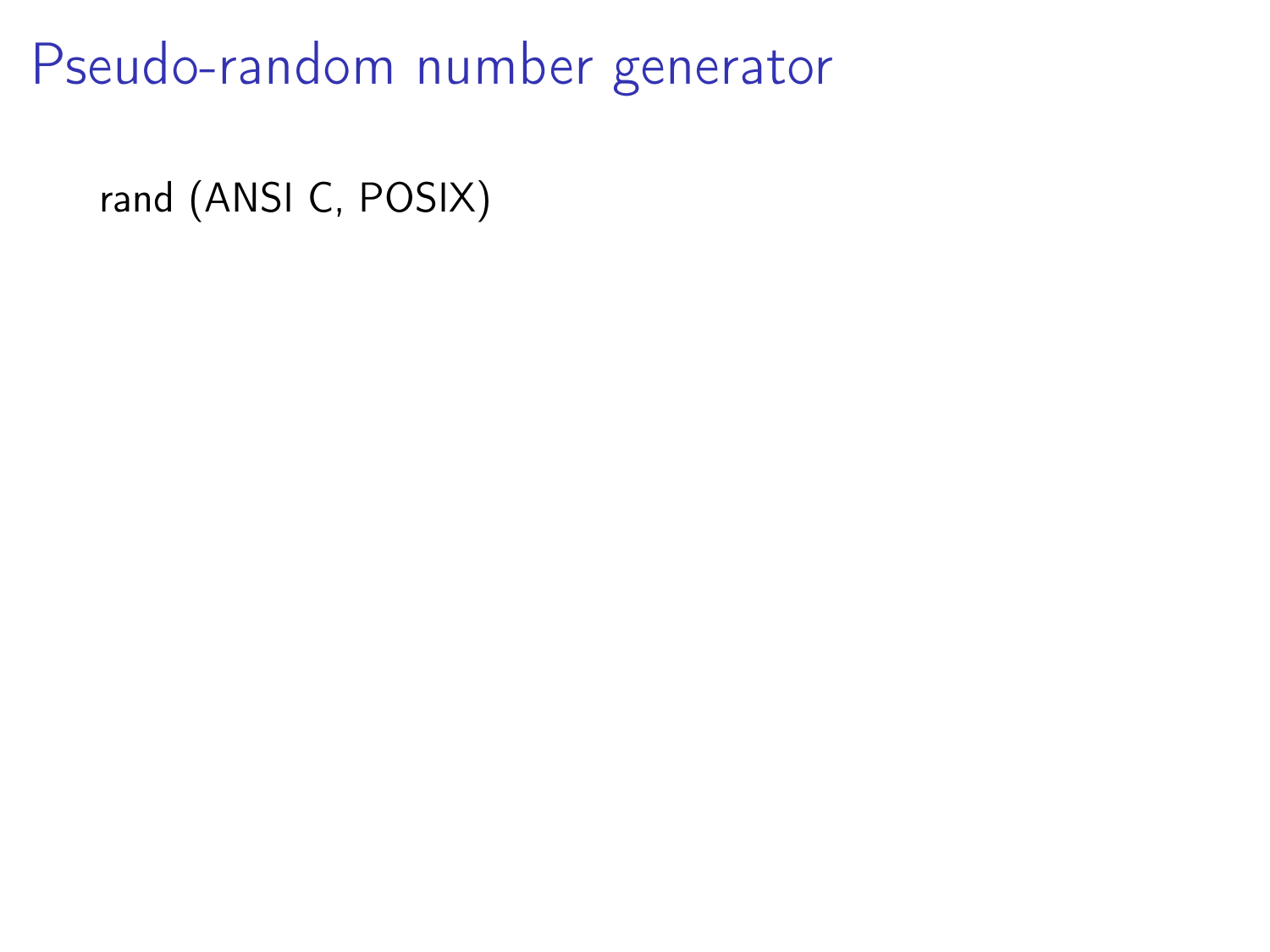```
rand (ANSI C, POSIX)
*rand48 (POSIX)
```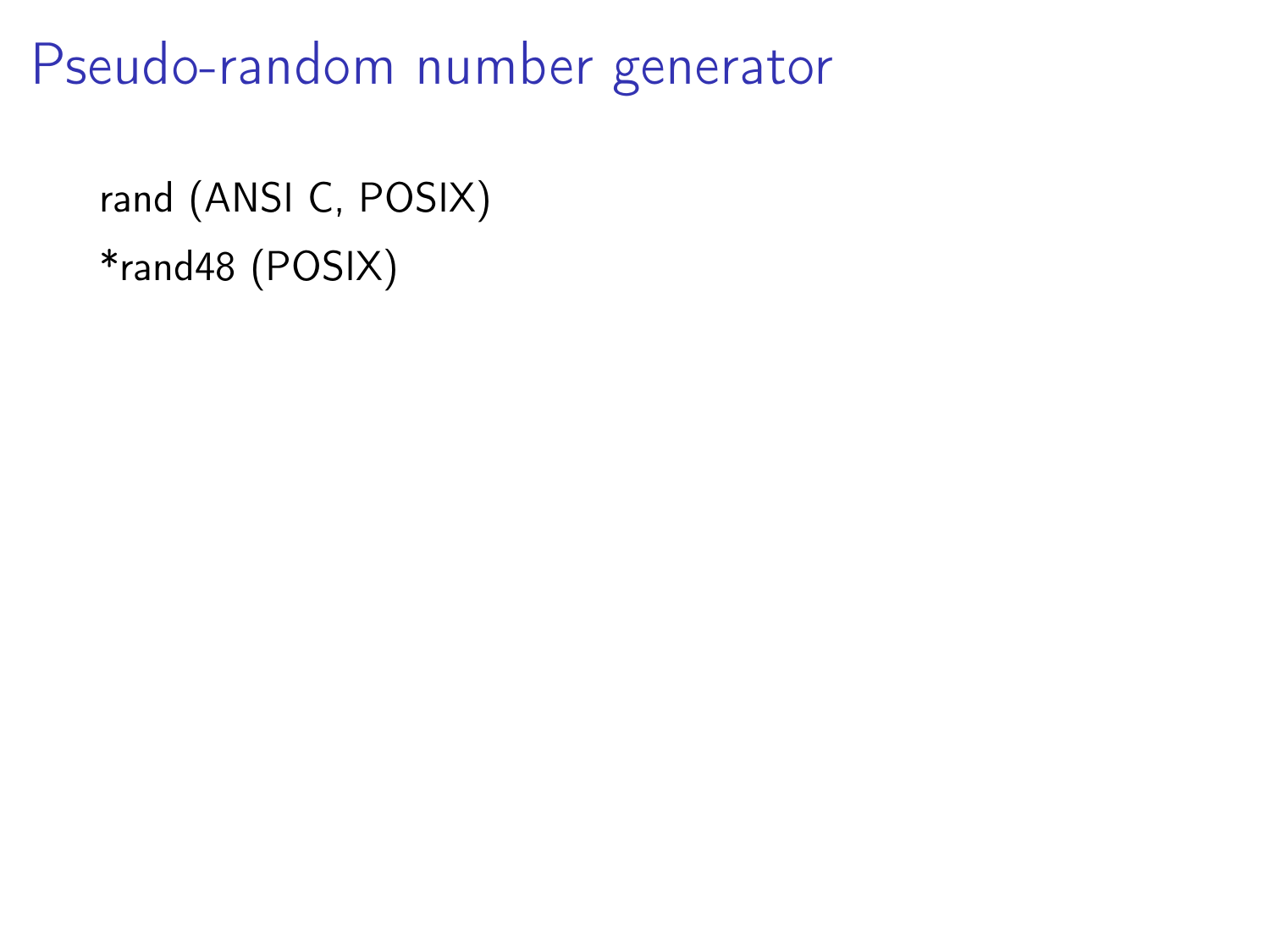```
rand (ANSI C, POSIX)
*rand48 (POSIX)
random (POSIX)
```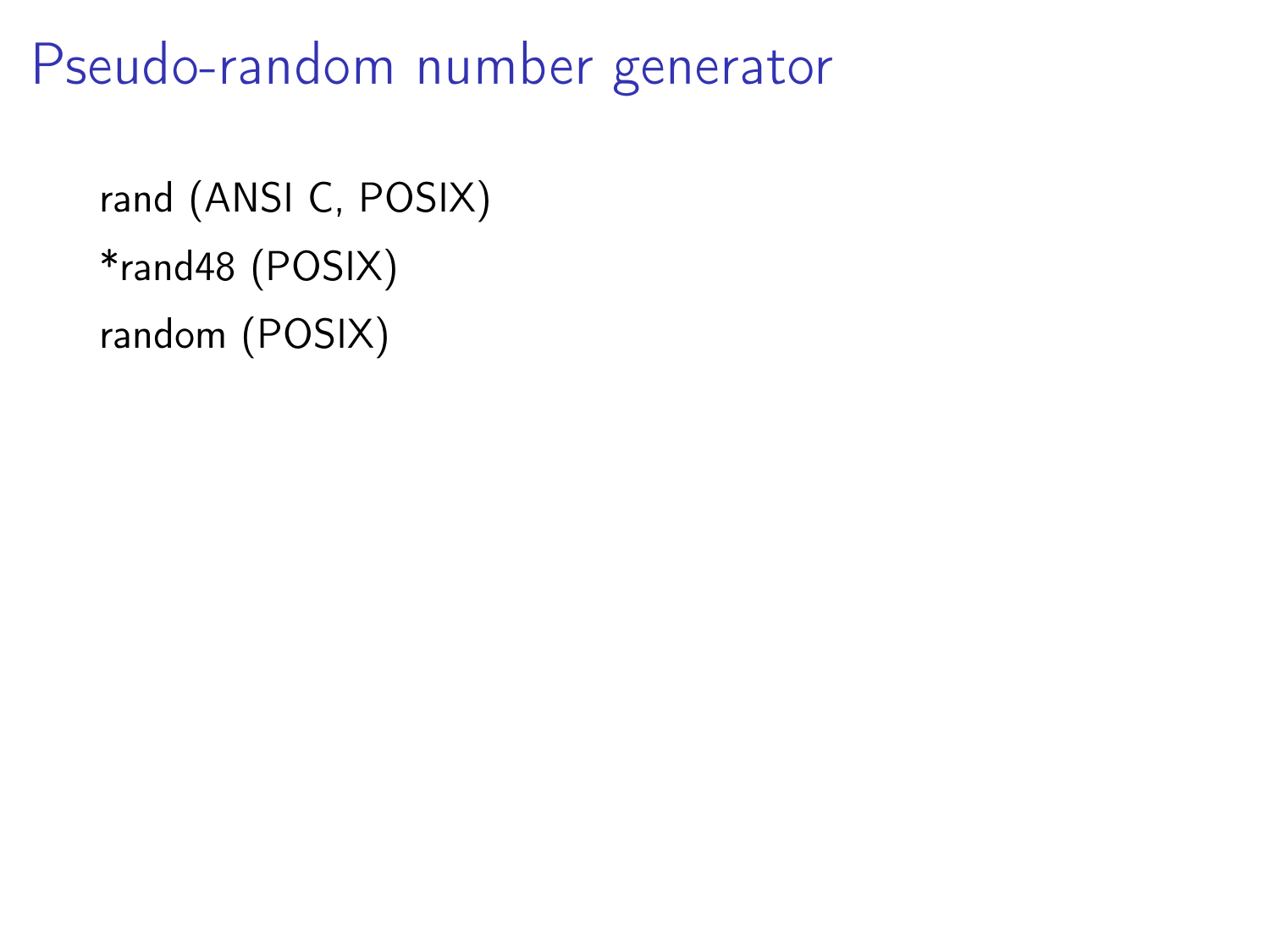```
rand (ANSI C, POSIX)
*rand48 (POSIX)
random (POSIX)
/dev/[au]random (Linux)
```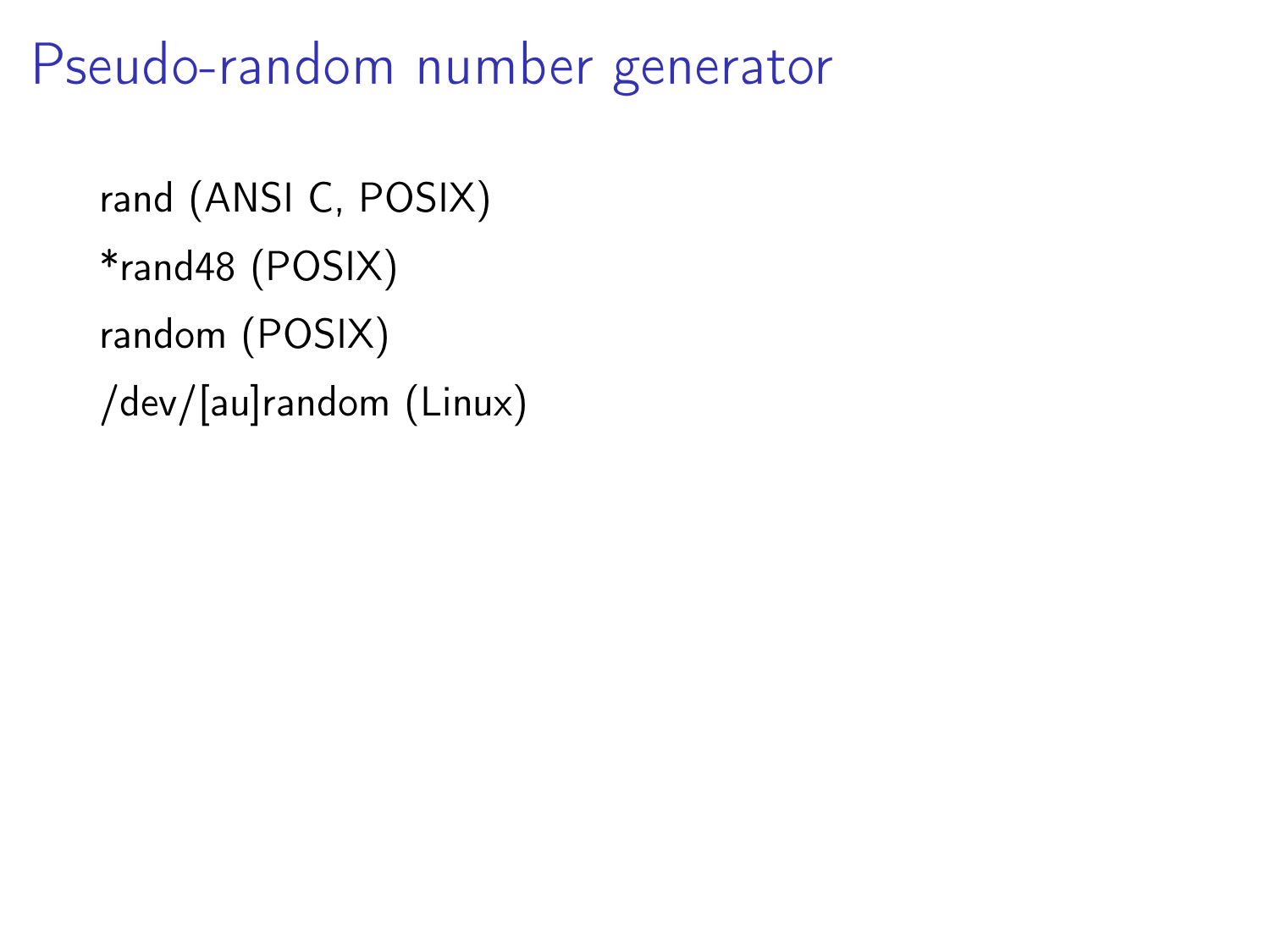```
rand (ANSI C, POSIX)
*rand48 (POSIX)
random (POSIX)
/dev/[au]random
arc4random (OpenBSD)
```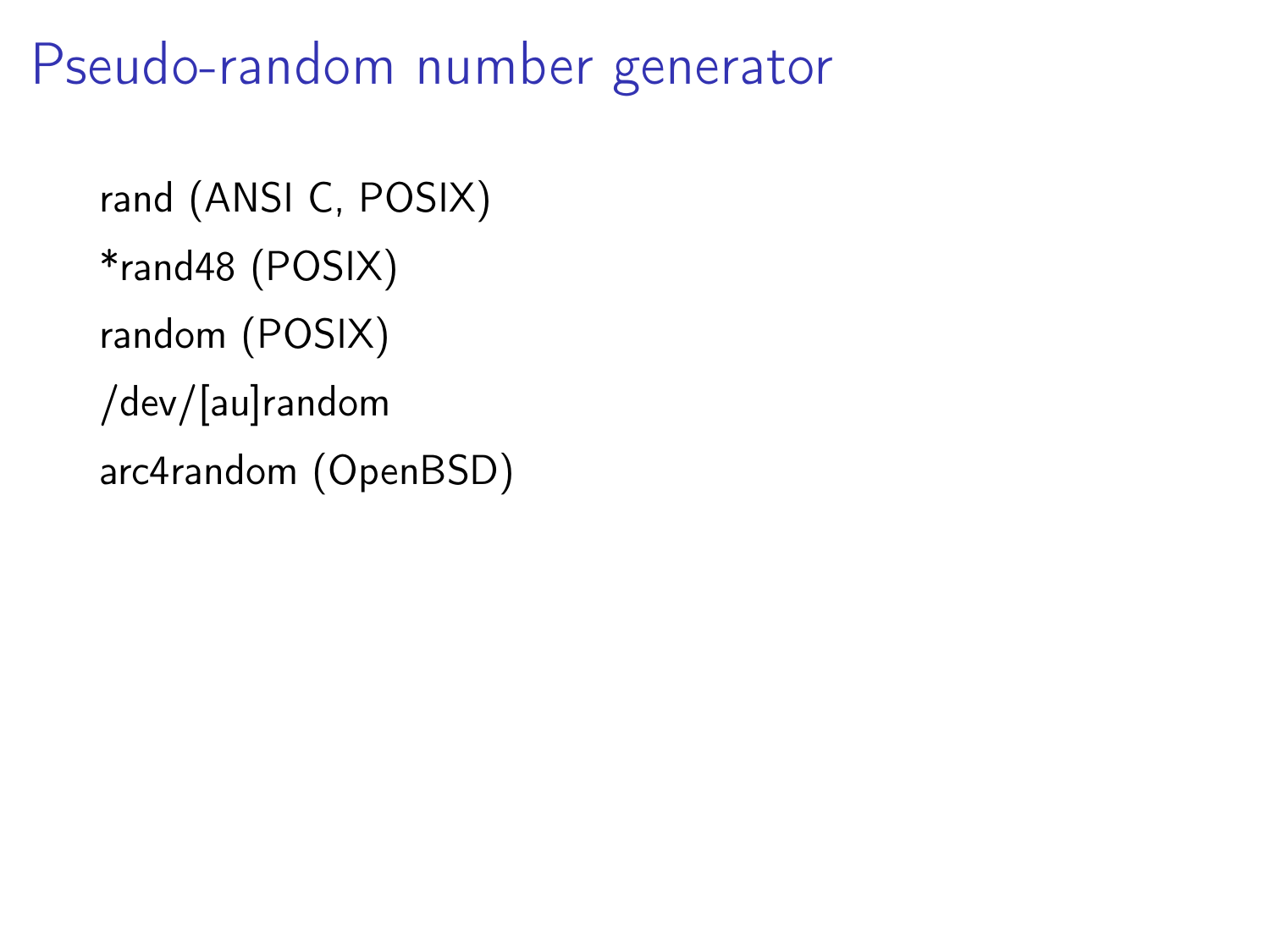```
rand (ANSI C, POSIX)
*rand48 (POSIX)
random (POSIX)
/dev/[au]random
arc4random in Linux! (libbsd)
```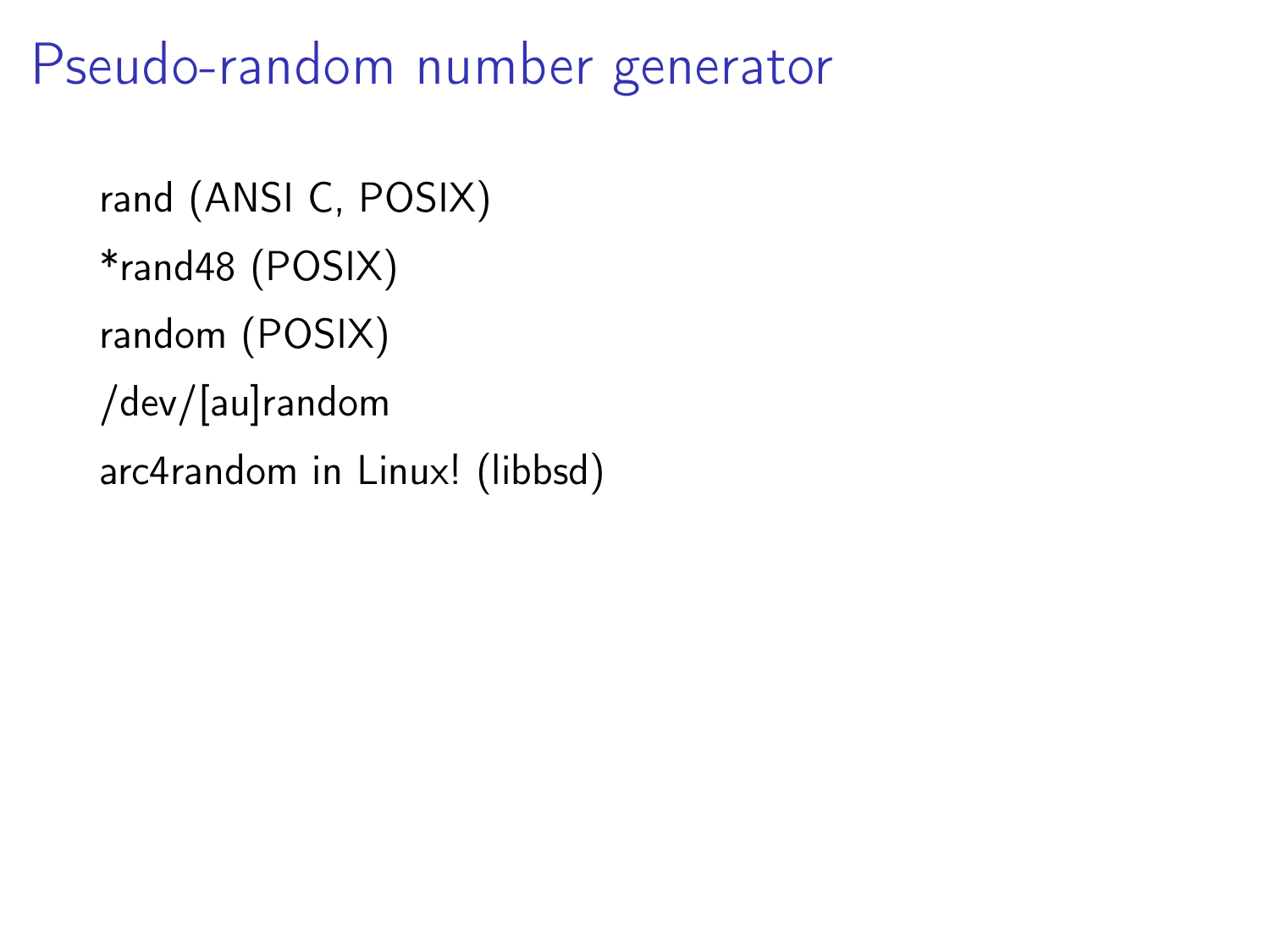```
rand (ANSI C, POSIX)
*rand48 (POSIX)
random (POSIX)
/dev/[au]random
arc4random (RC4?)
```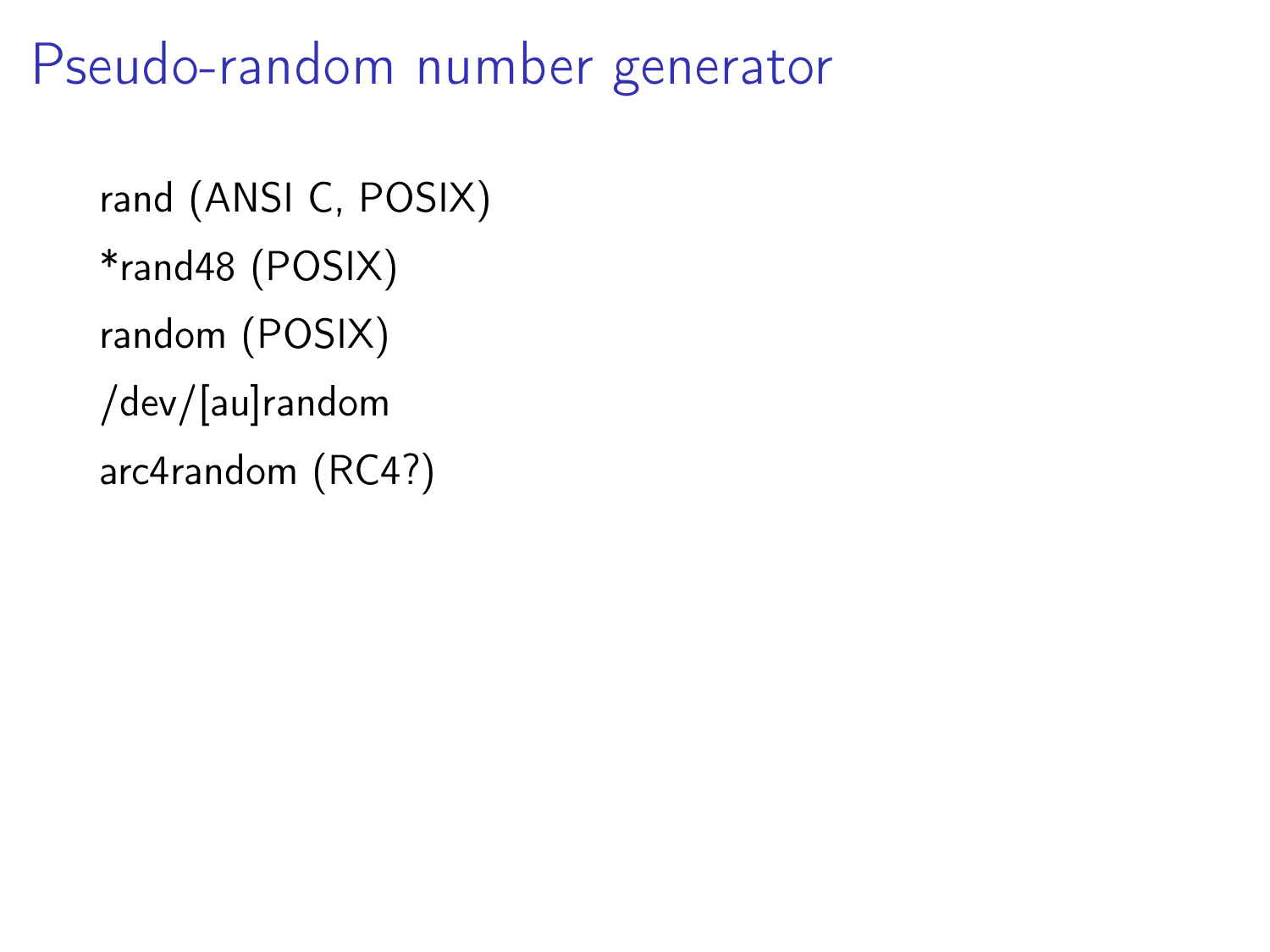#### RC4 security

2001 Fluhrer, Mantin and Shamir attack  $1$ 2005 Klein attack <sup>2</sup> 2013 AlFardan, Bernstein, Paterson, et. al. <sup>3</sup>

- <sup>2</sup>[Attacks on the RC4 stream cipher](http://cage.ugent.be/~klein/RC4/RC4-en.ps)
- <sup>3</sup>[On the Security of RC4 in TLS and WPA](http://www.isg.rhul.ac.uk/tls/RC4biases.pdf)

<sup>1</sup>[Weaknesses in the Key Scheduling Algorithm of RC4](http://www.wisdom.weizmann.ac.il/~itsik/RC4/Papers/Rc4_ksa.ps)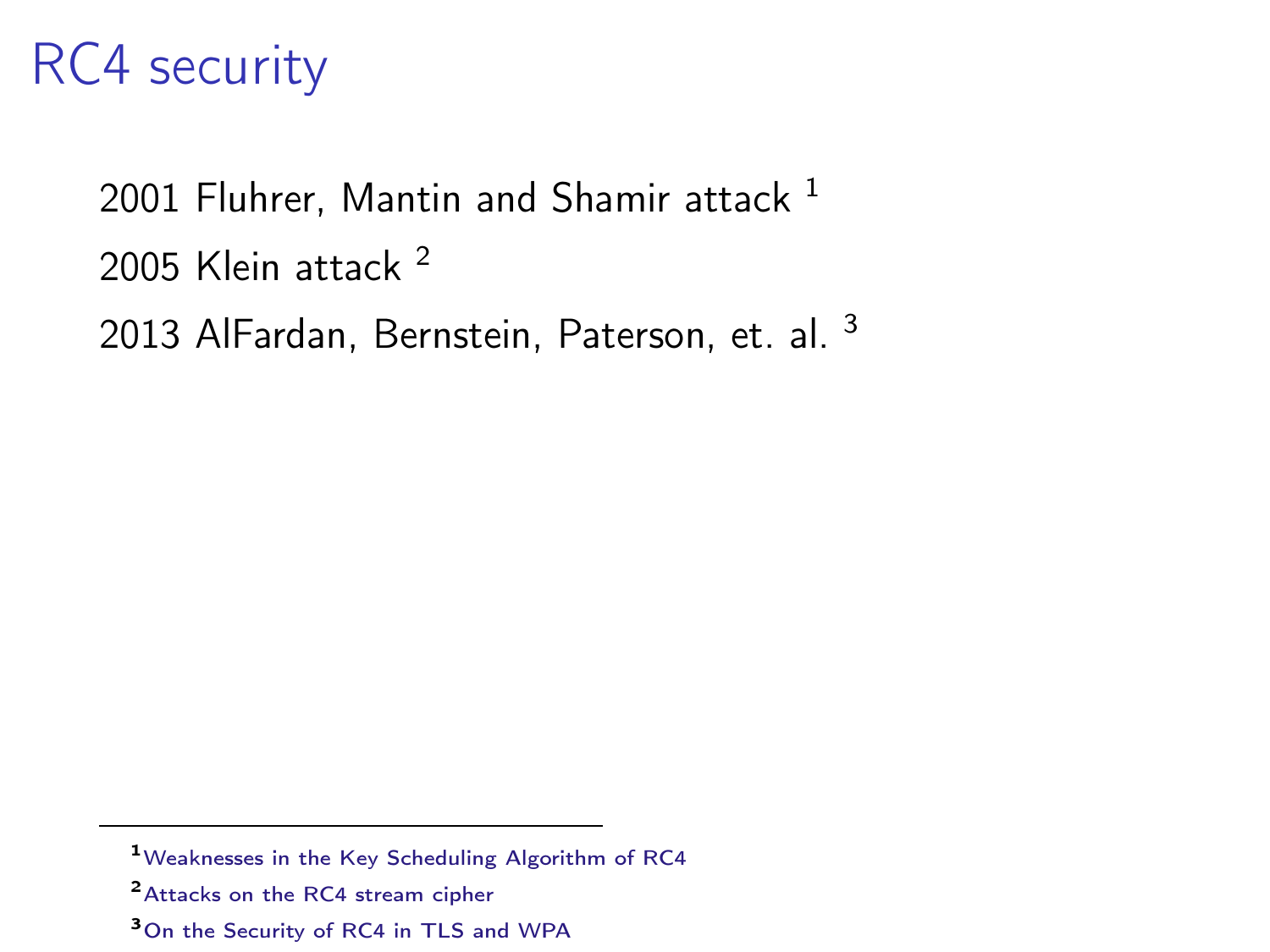```
rand (ANSI C, POSIX)
*rand48 (POSIX)
random (POSIX)
/dev/[au]random
arc4random (ChaCha?!)
```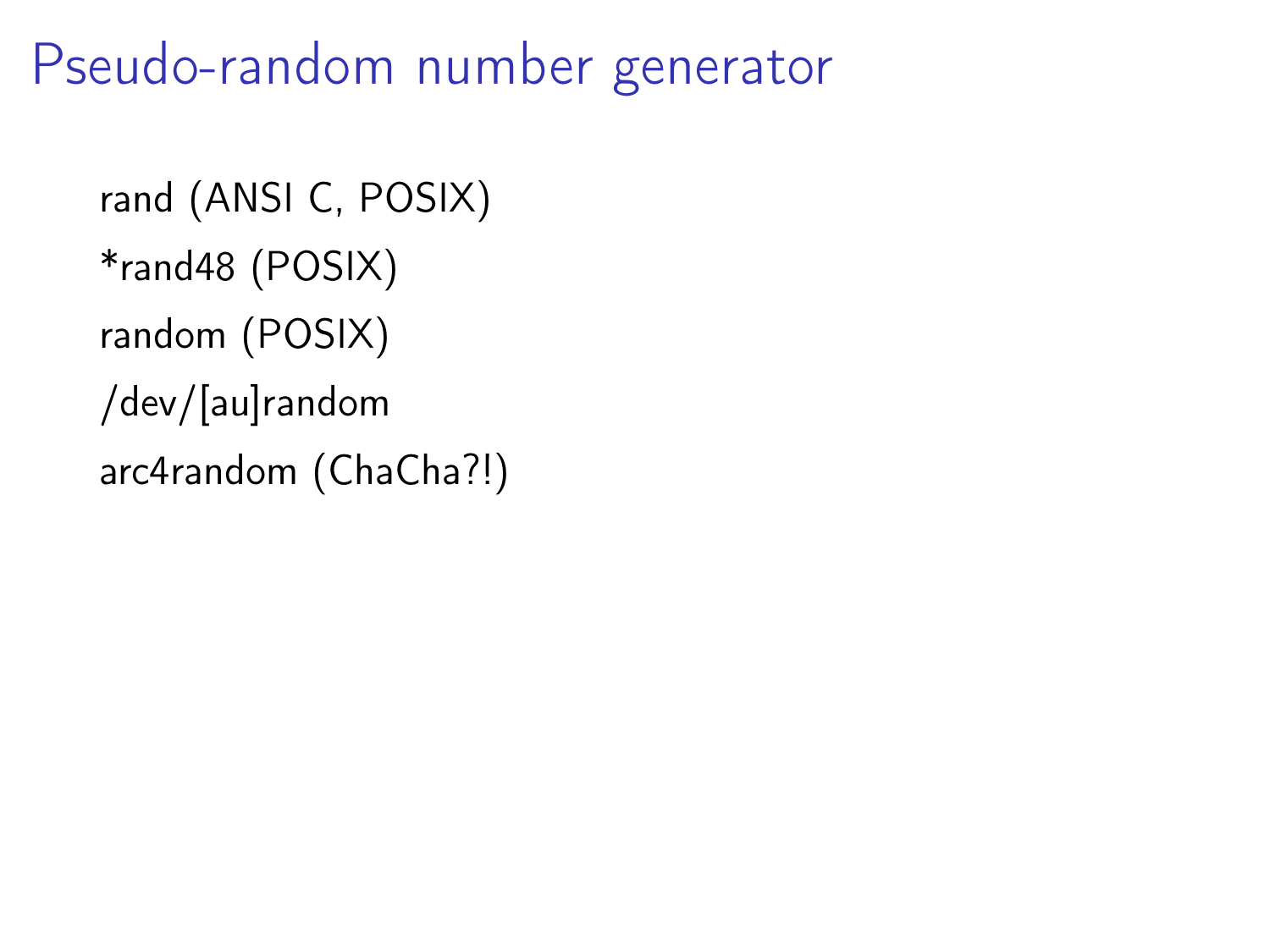ChaCha20 stream cipher

<http://cr.yp.to/chacha.html>

Based on Salsa20 (in eSTREAM portfolio) Used in BLAKE (SHA-3 finalist) 4 cpb on modern x86 128/256 bit key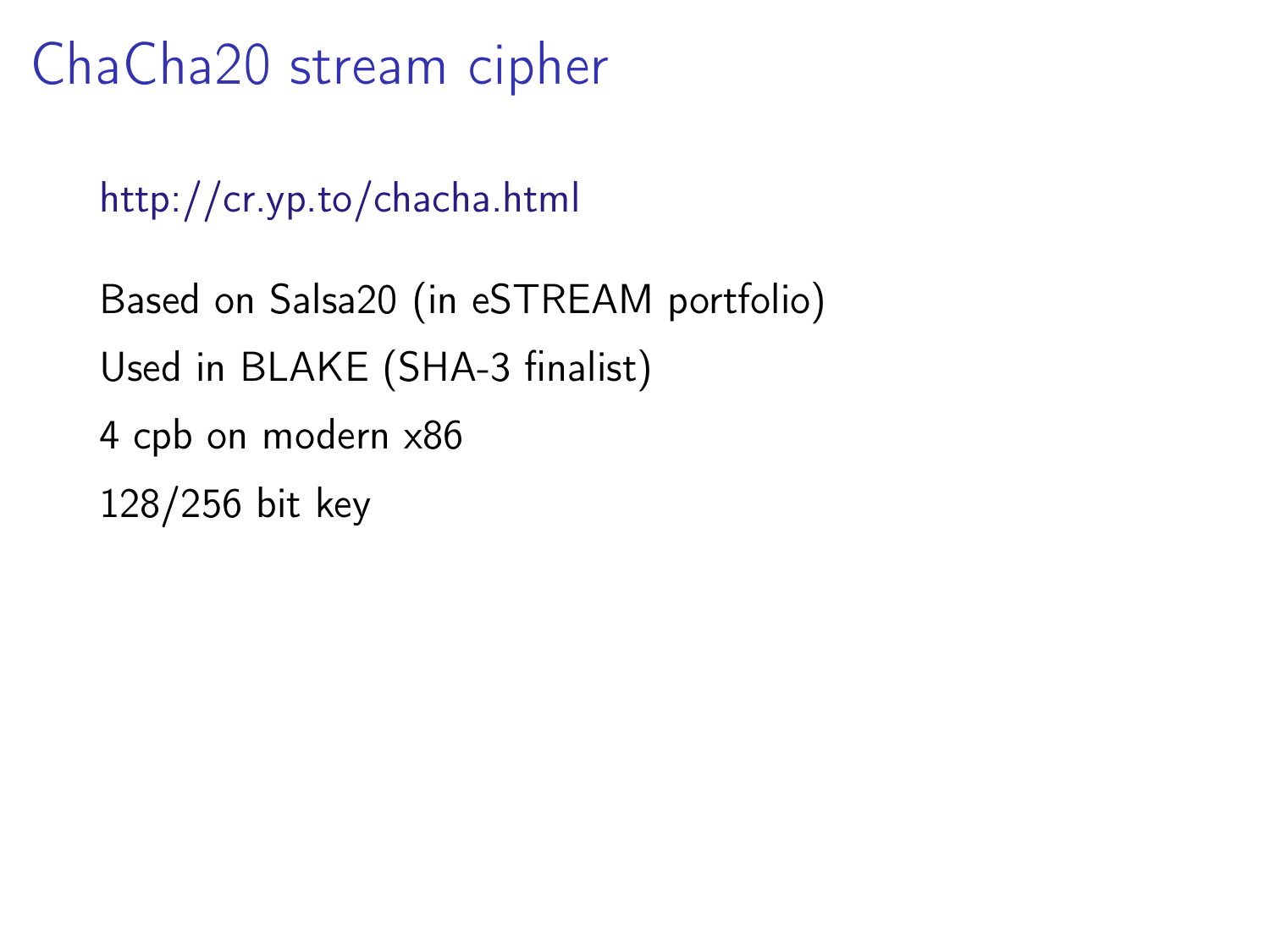# ChaCha versus Salsa

Improved diffusion

But no performance hit

IETF Crypto Forum Research Group (CFRG) "is confident that the analysis was sufficiently thorough that ChaCha is an acceptable alternative to SALSA-20." <sup>4</sup>

<sup>4</sup>[Synopsis of CFRG discussions on new stream ciphers and MACs for TLS](http://www.ietf.org/mail-archive/web/tls/current/msg10221.html)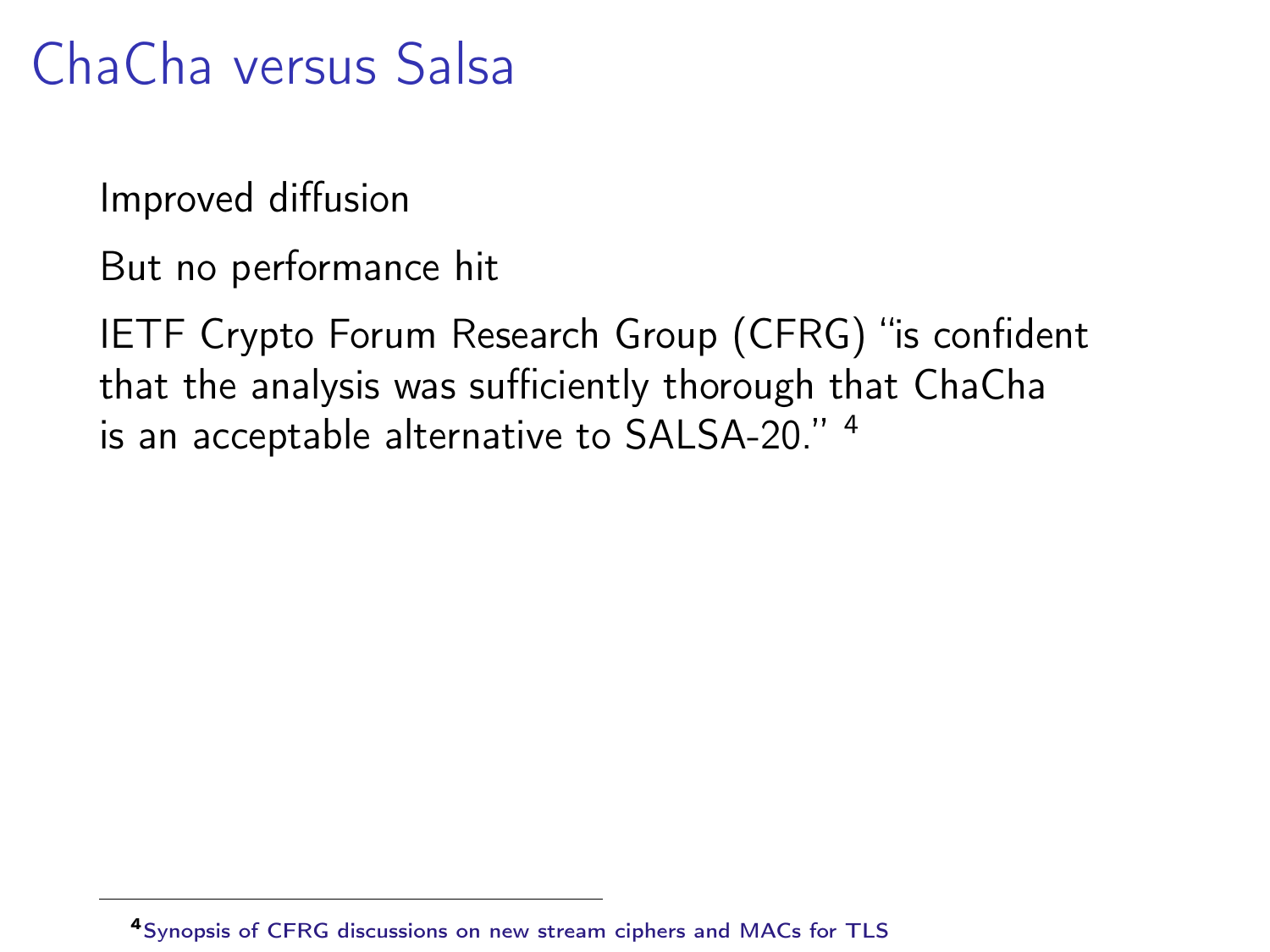rand (ANSI C, POSIX) \*rand48 (POSIX) random (POSIX) /dev/[au]random arc4random libottery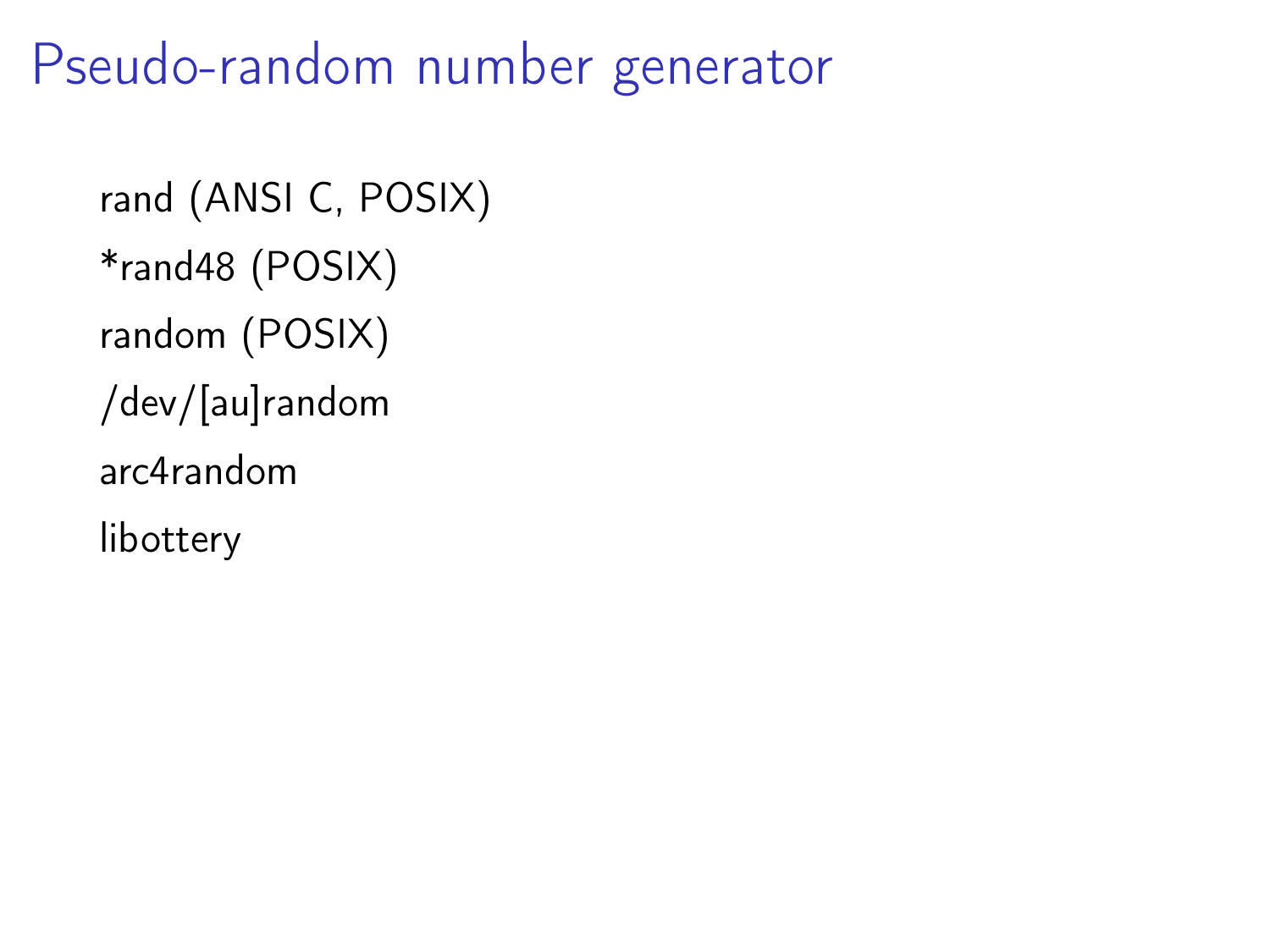rand (ANSI C, POSIX) \*rand48 (POSIX) random (POSIX) /dev/[au]random arc4random goodrandom?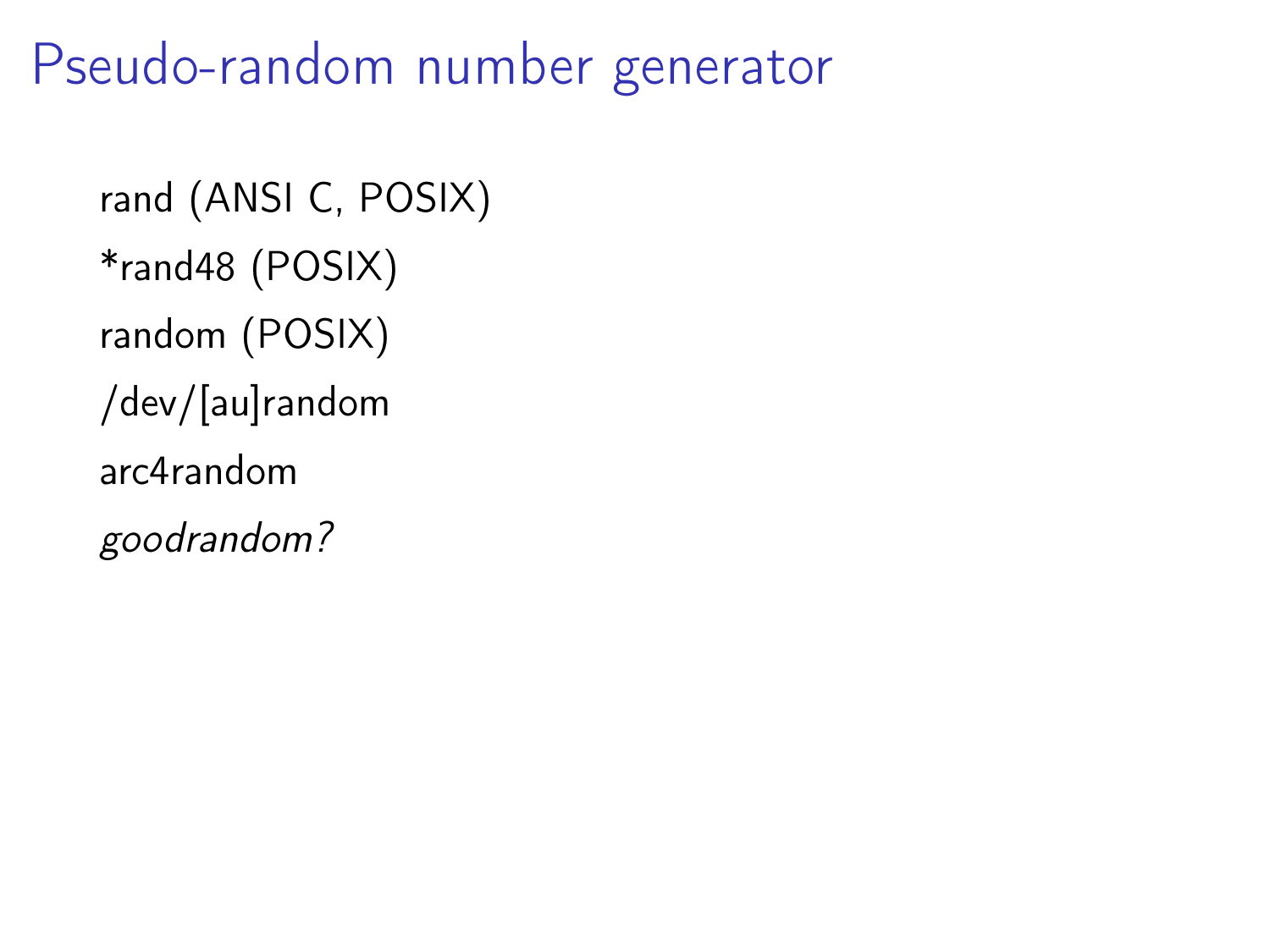

#### SSL/TLS ciphers

#### RC4 SSL 2.0+ AES-CBC SSL 3.0+ AES-GCM TLS 1.2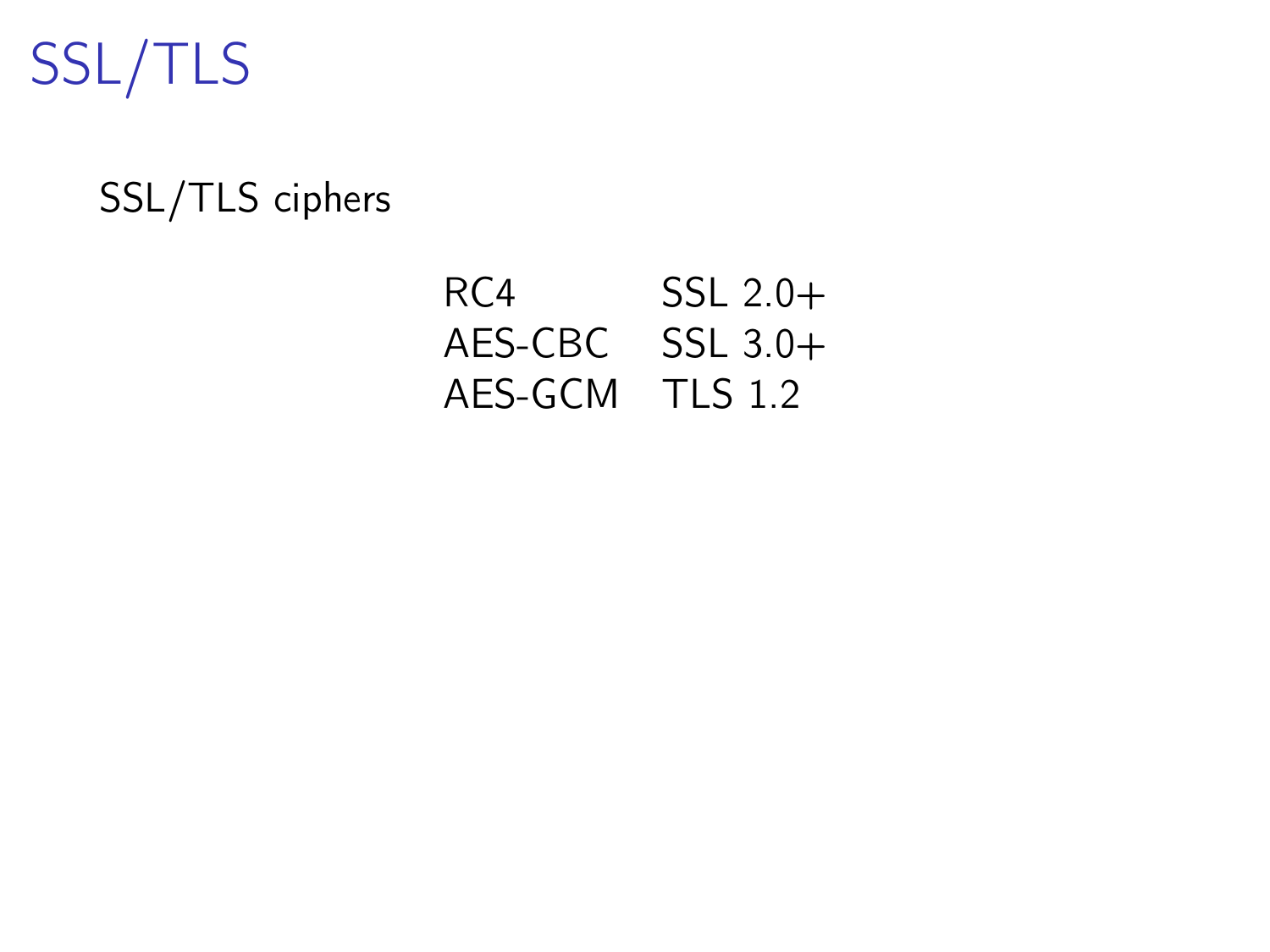# SSL/TLS in Chrome

Undocumented option --cipher-suite-blacklist

| 0x0004 TLS RSA WITH RC4 128 MD5         |
|-----------------------------------------|
| 0x0005 TLS RSA WITH RC4 128 SHA         |
| 0x000a TLS RSA WITH 3DES EDE CBC SHA    |
| 0x0032 TLS DHE DSS WITH AES 128 CBC SHA |
| 0xc007 TLS ECDHE ECDSA WITH RC4 128 SHA |
| 0xc011 TLS ECDHE RSA WITH RC4 128 SHA   |

Values from RFC 2246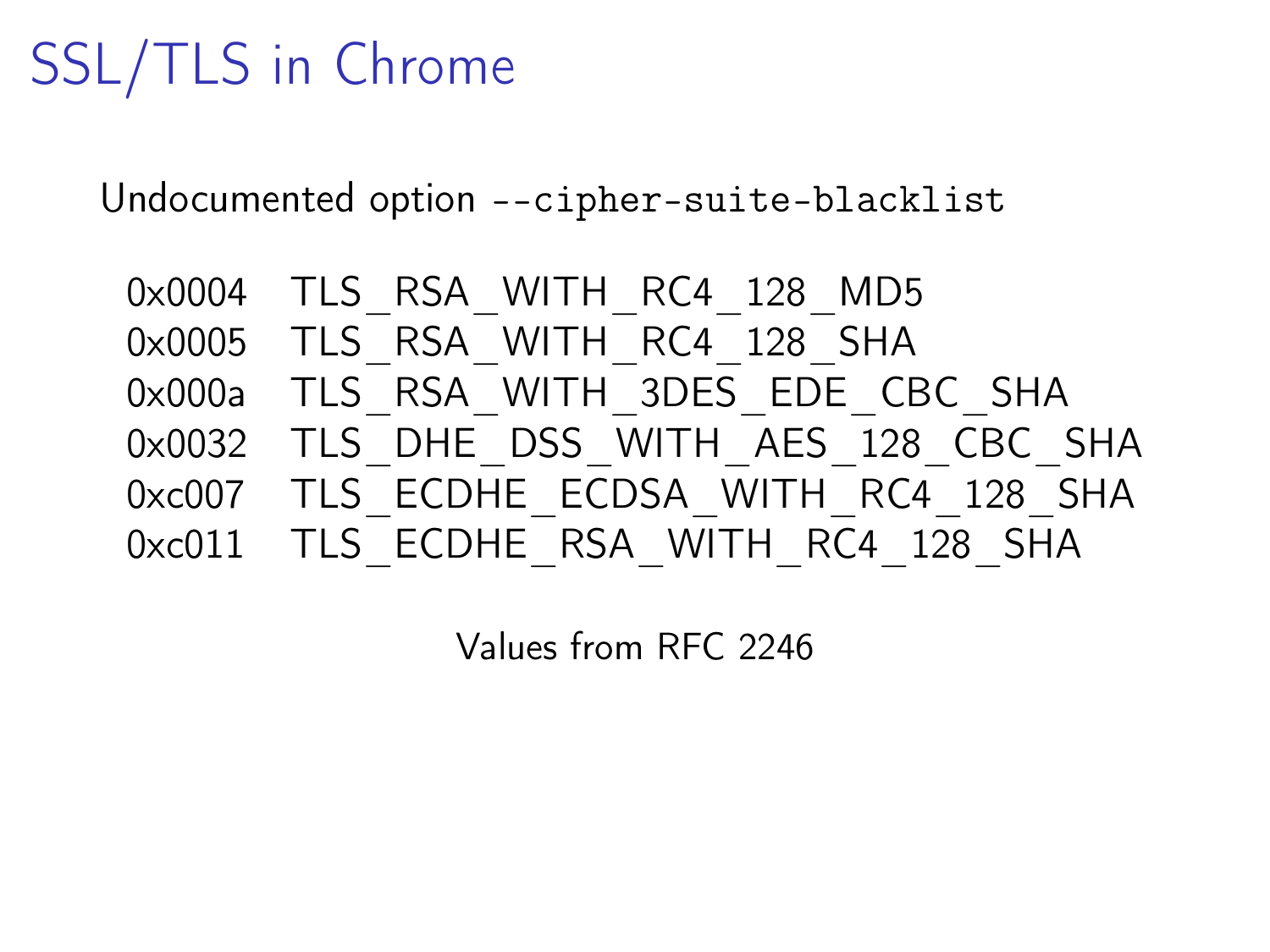### AES-GCM

NIST standard of authenticated encryption  $AES-CTR + GHASH$ NSA Suite B, SSH, TLS, IPsec, MACsec, FC-SP, WiGig Experimental support in the OpenBSD IPsec stack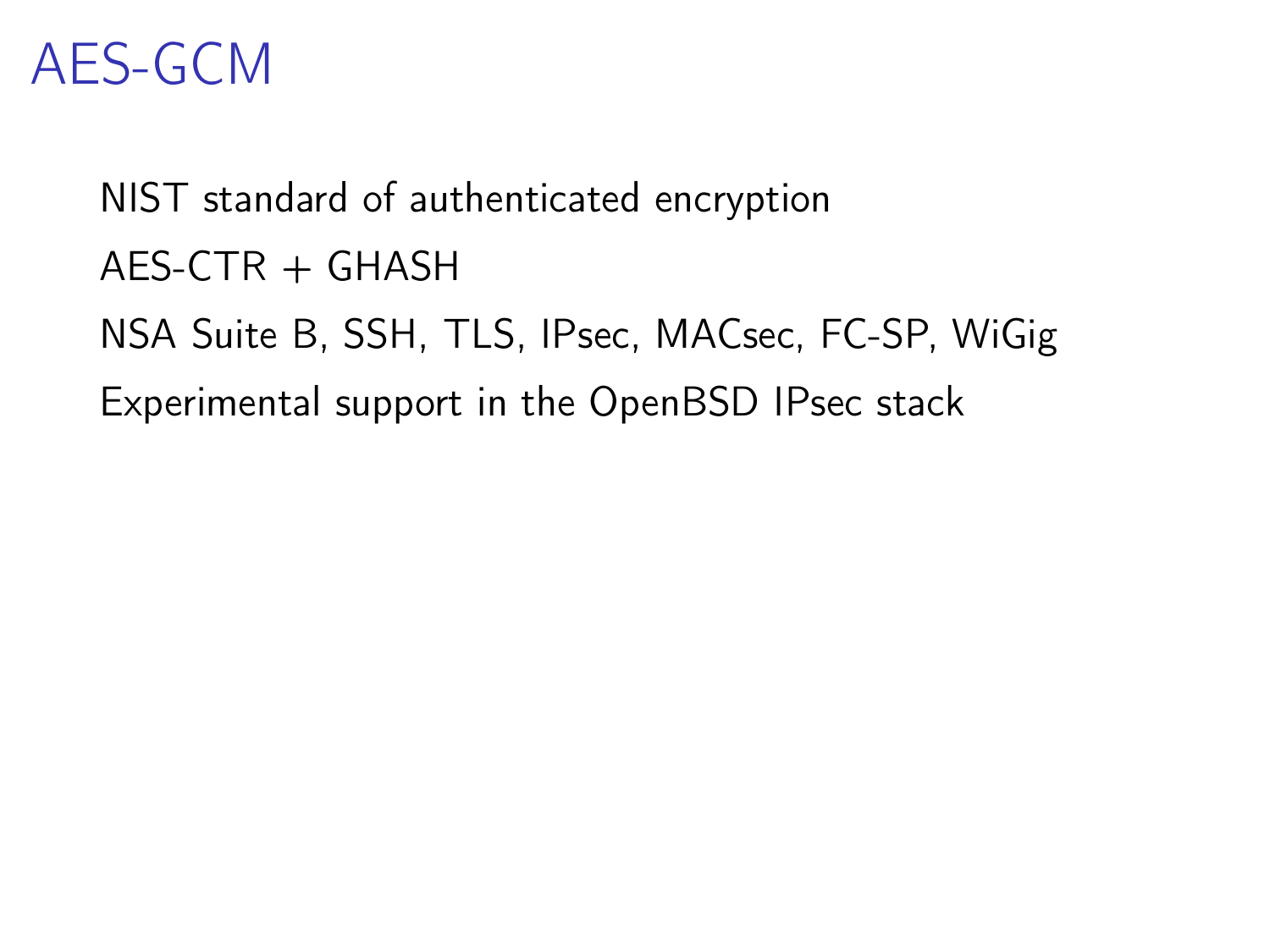# AES-NI and CLMUL

Available in Intel Westmere and newer 7 new SSE instructions Implemented in OpenSSL and OCF FPU "locks" in the kernel CBC, CTR, XTS, GCM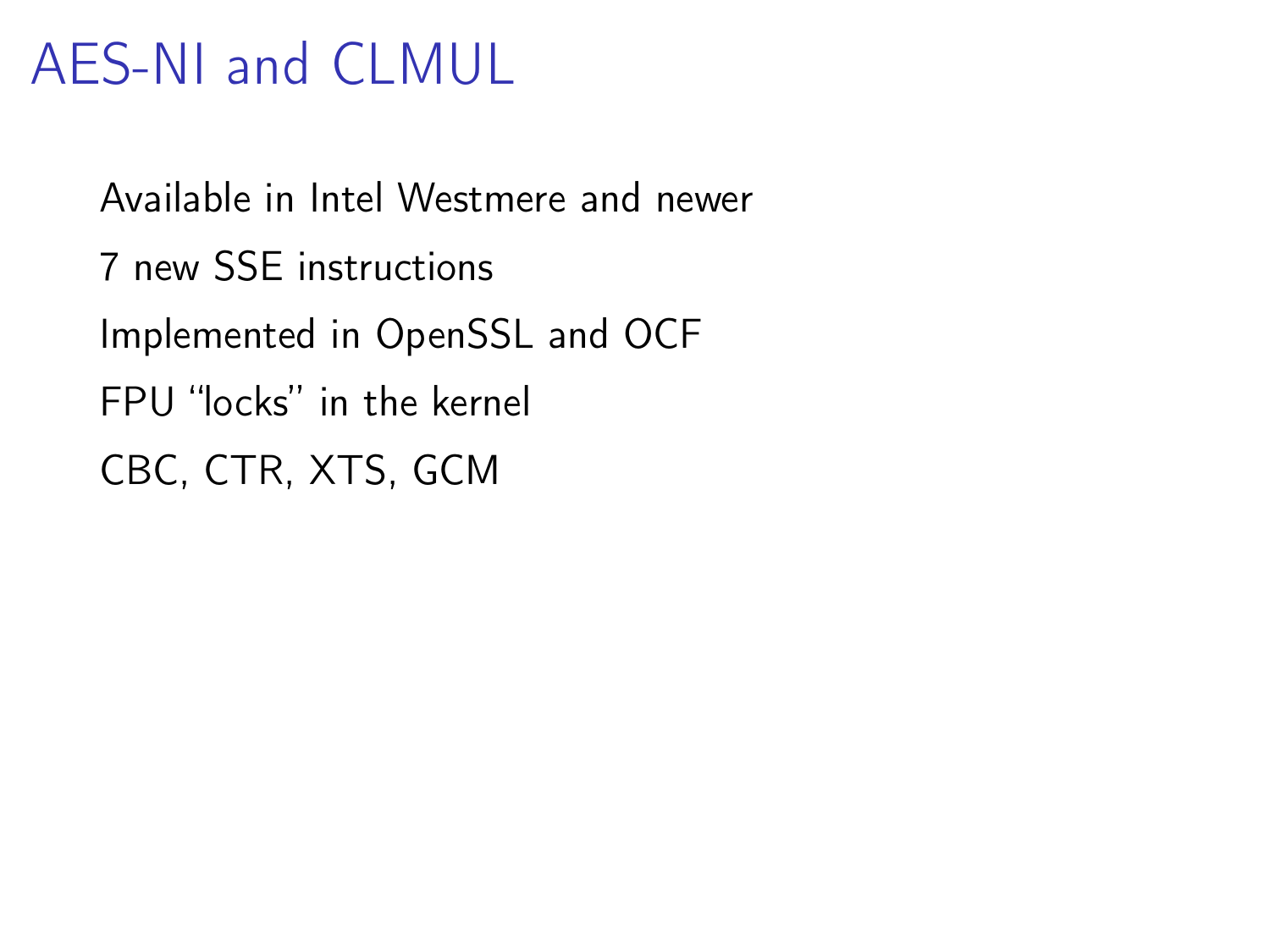## ChaCha20-Poly1305 for TLS draft

Google have proposed [draft-agl-tls-chacha20poly1305](http://tools.ietf.org/html/draft-agl-tls-chacha20poly1305-04)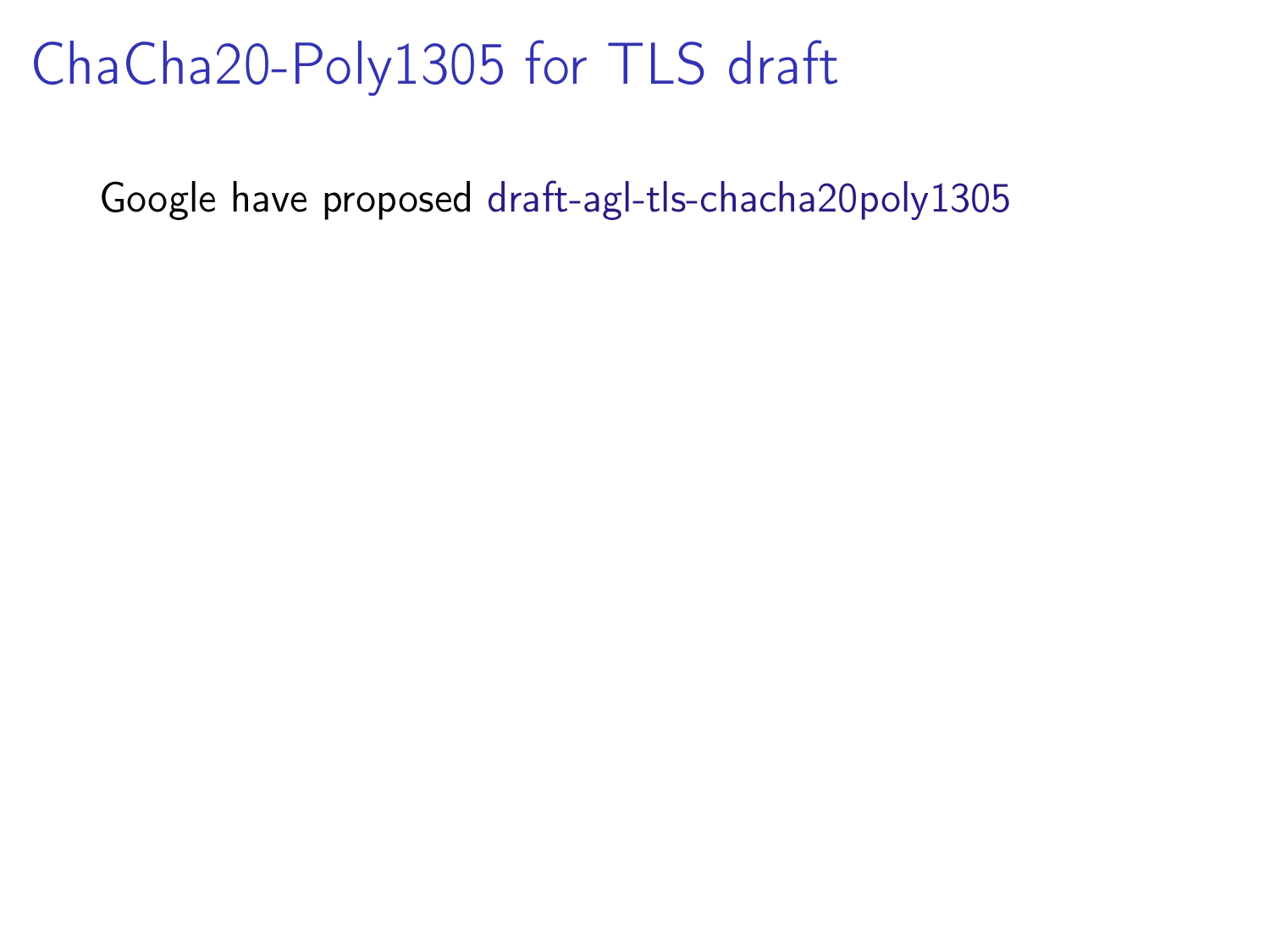## ChaCha20-Poly1305 for TLS draft

Google have proposed [draft-agl-tls-chacha20poly1305](http://tools.ietf.org/html/draft-agl-tls-chacha20poly1305-04)

| E5-2690 2.9GHz          |                   |
|-------------------------|-------------------|
| AES-128-GCM             | 131 MB/s          |
| AES-128-GCM with AES-NI | 311 MB/s          |
| ChaCha20+Poly1305       | 420 MB/s          |
|                         |                   |
| Cortex-A9 1.2GHz        |                   |
| AES-128-GCM             | $27 \text{ MB/s}$ |
| ChaCha20+Poly1305       | 78 MB/s           |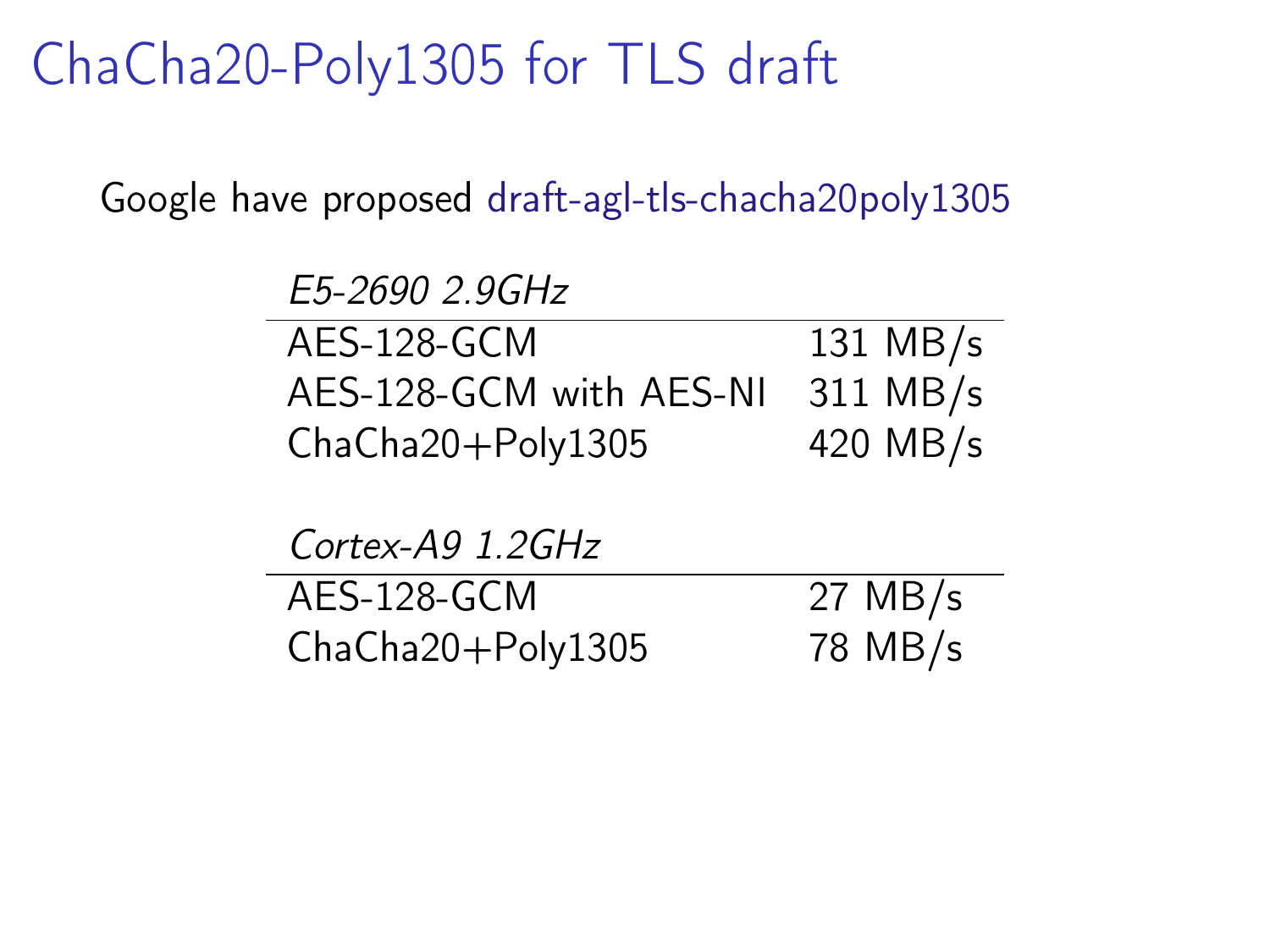ChaCha20-Poly1305 for TLS draft

Google have proposed [draft-agl-tls-chacha20poly1305](http://tools.ietf.org/html/draft-agl-tls-chacha20poly1305-04)

| E5-2690 2.9GHz          |                   |
|-------------------------|-------------------|
| AES-128-GCM             | 131 MB/s          |
| AES-128-GCM with AES-NI | 311 MB/s          |
| ChaCha20+Poly1305       | 420 MB/s          |
|                         |                   |
| Cortex-A9 1.2GHz        |                   |
| AES-128-GCM             | $27 \text{ MB/s}$ |
| ChaCha20+Poly1305       | 78 MB/s           |

Expected in Chrome 32, bug was filed against NSS, Firefox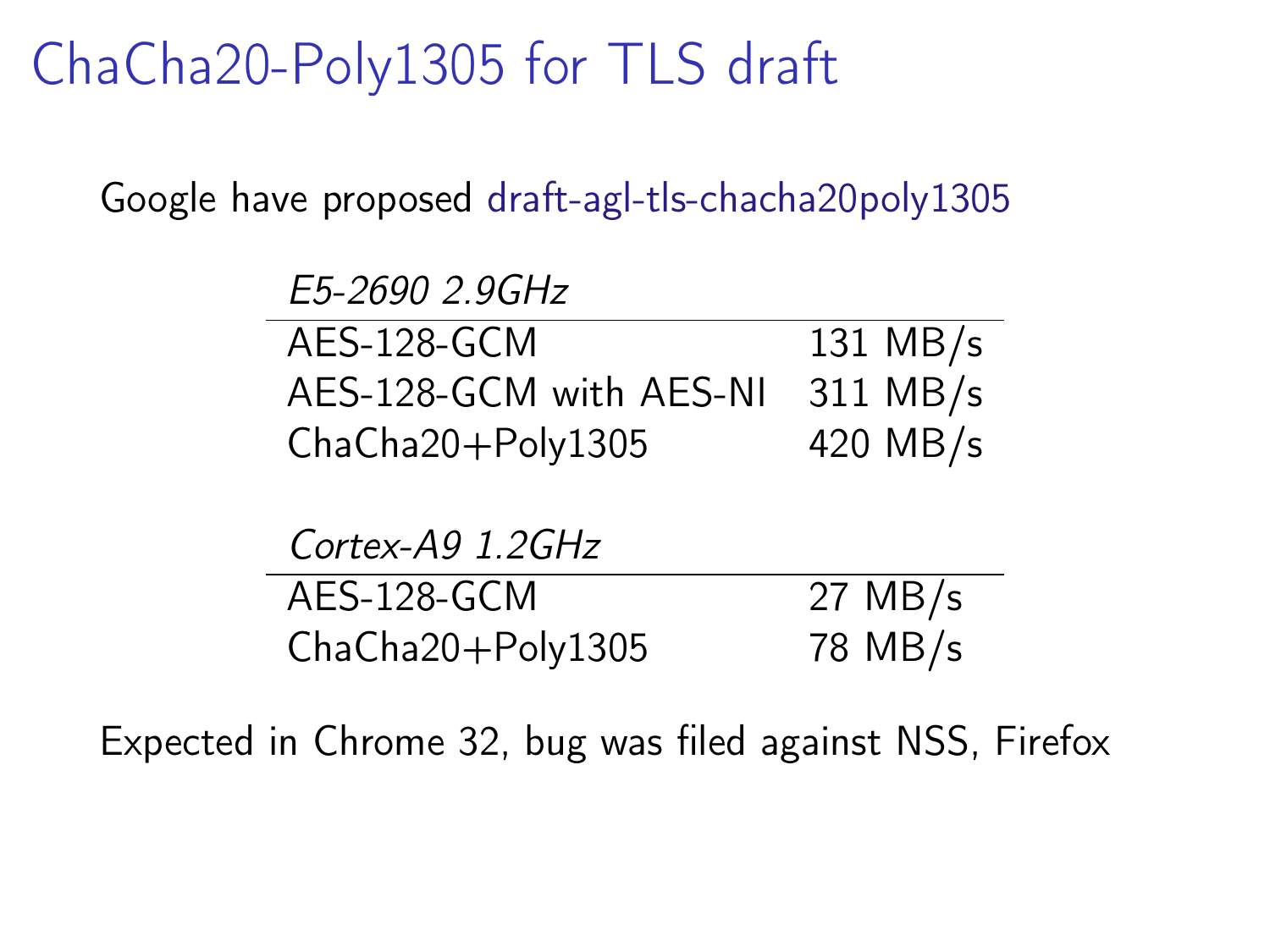## Salsa20-SHA1 for TLS draft

RedHat et al. [draft-josefsson-salsa20-tls](http://tools.ietf.org/html/draft-josefsson-salsa20-tls-04)

| Revision Changes |                                     |
|------------------|-------------------------------------|
| 01               | Salsa20/12 with 128-bit key removed |
| 02               | UMAC-96 added                       |
| 03               | UMAC-96 removed                     |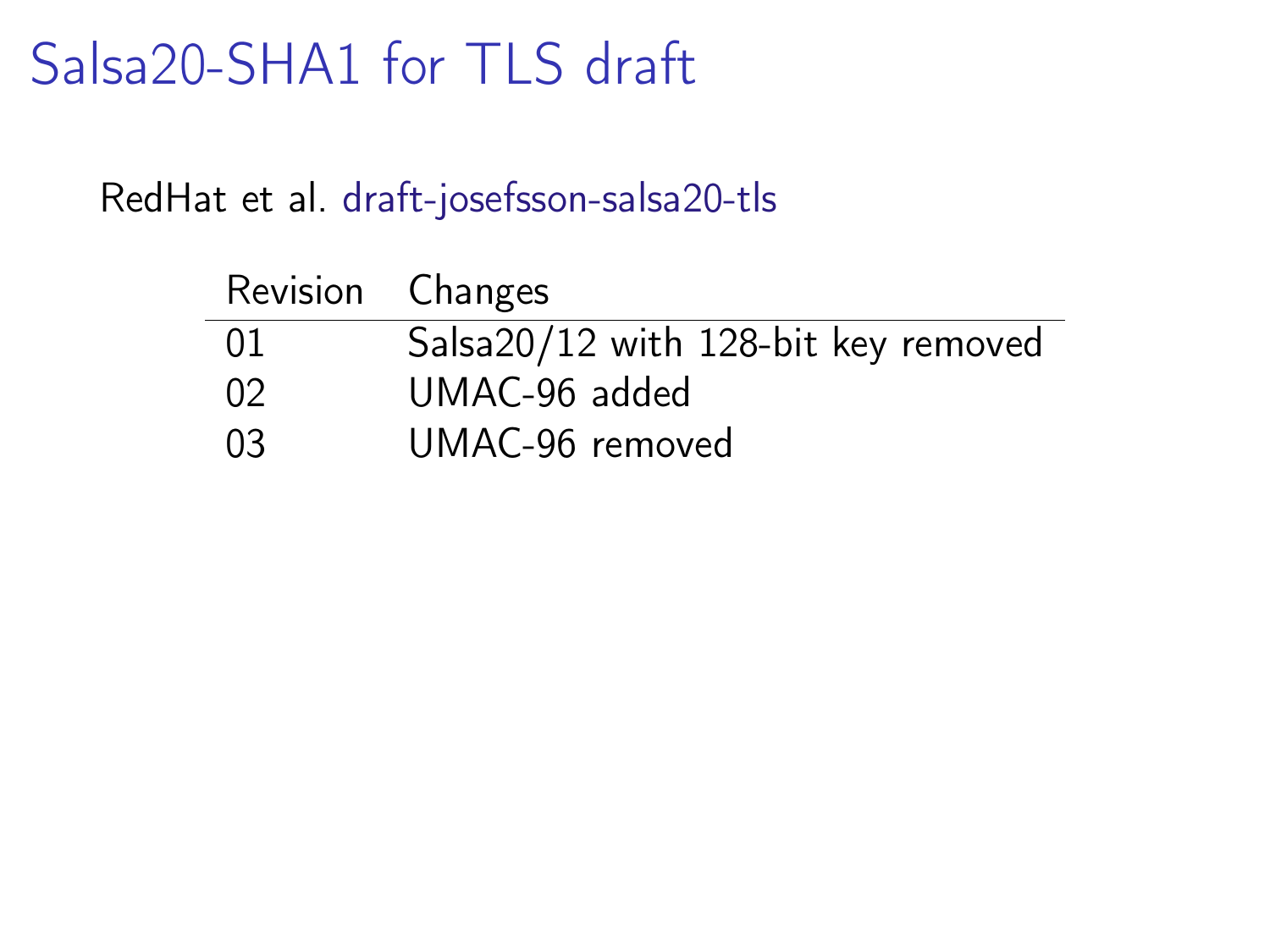# Poly1305 MAC

<http://cr.yp.to/mac.html>

"Poly1305 can be written in a tweet"  $5$ About 4 cpb w/o the cipher Security mainly depends on a chosen cipher (AES, ChaCha, etc.)

<sup>5</sup>[Salsa20 and Poly1305 in TLS](http://www.ietf.org/mail-archive/web/tls/current/msg09707.html)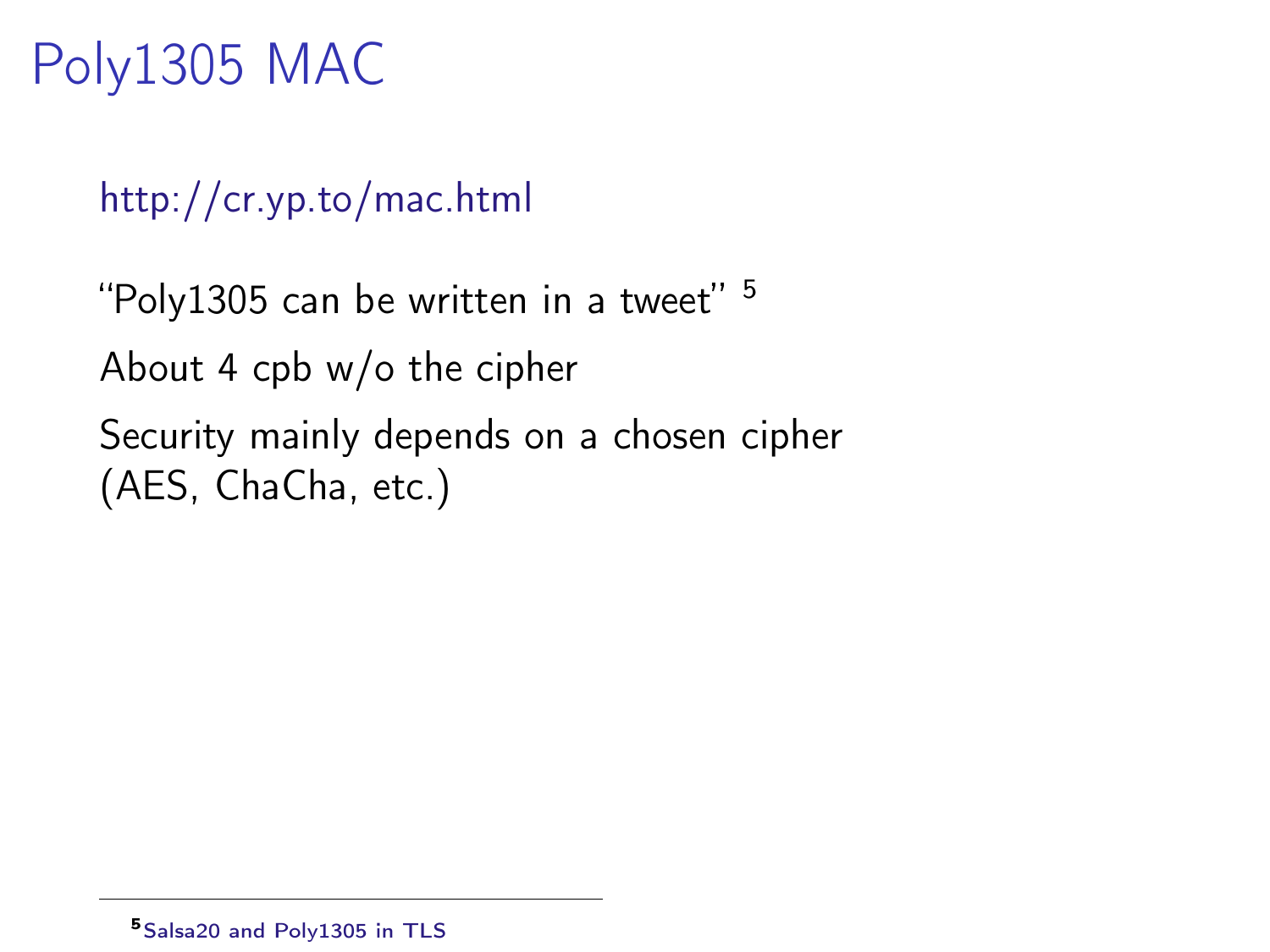

IF SOMEONE STEALS MY LAPTOP WHILE I'M LOGGED IN, THEY CAN READ MY EMAIL, TAKE MY MONEY, AND IMPERSONATE ME TO MY FRIENDS,

> BUT AT LEAST THEY CAN'T INSTALL DRIVERS WITHOUT MY PERMISSION.

> > <http://xkcd.com/1200>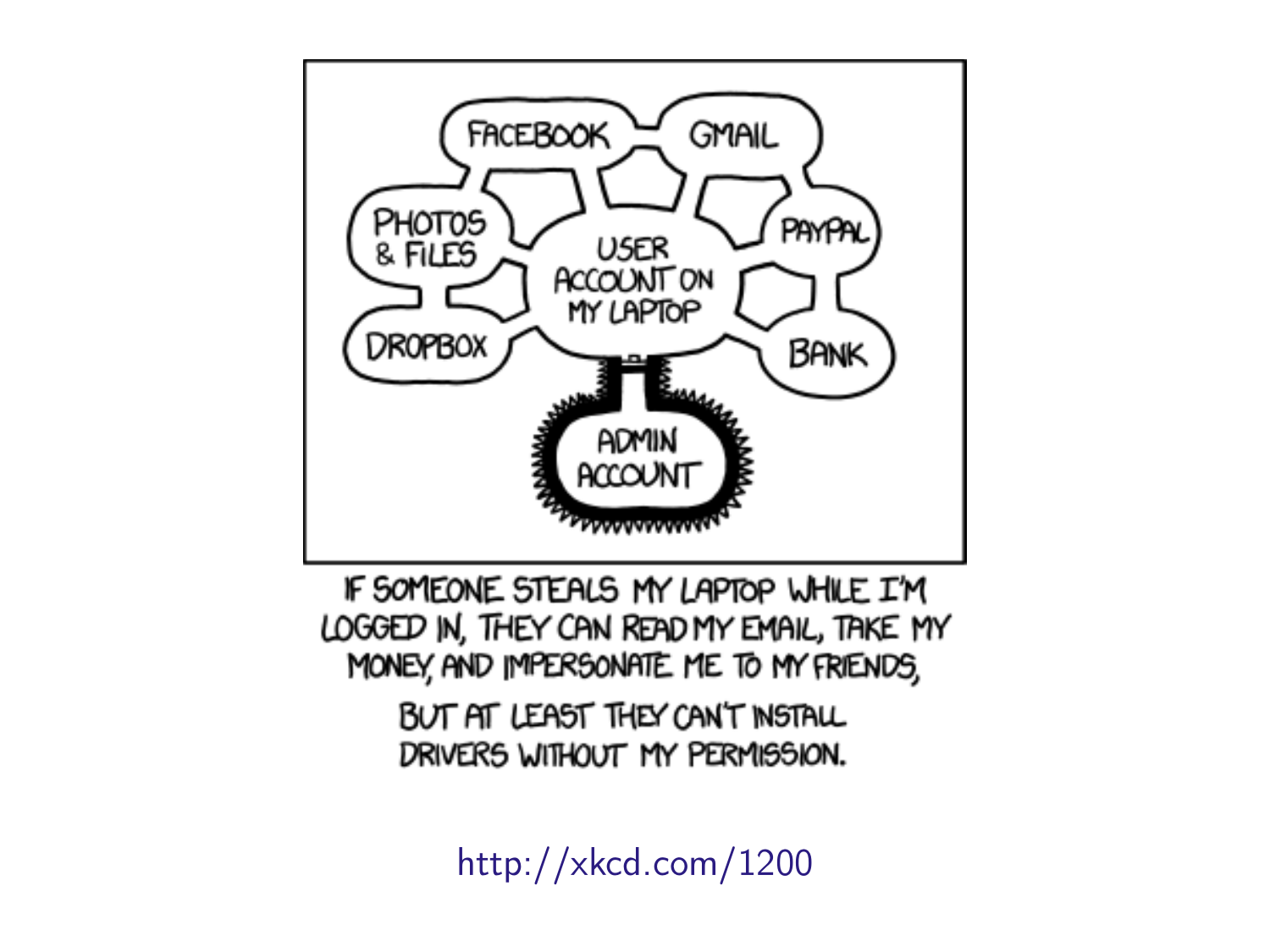### NIST curves

2013 Bernstein, Lange "Security dangers of NIST curves" <sup>6</sup> <http://safecurves.cr.yp.to/>

<sup>6</sup>[Security dangers of the NIST curves](http://cr.yp.to/talks/2013.05.31/slides-dan+tanja-20130531-4x3.pdf)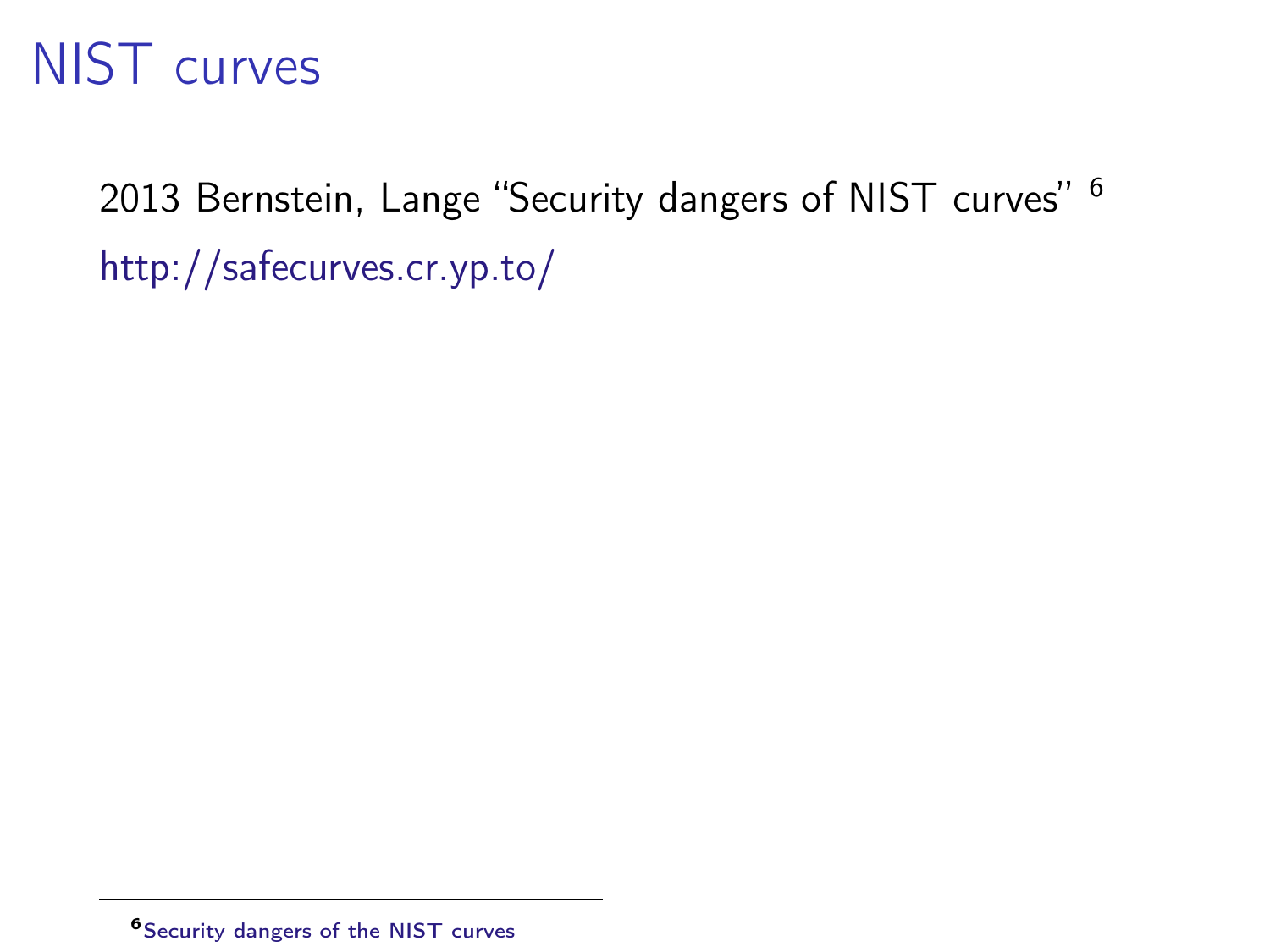## Curve25519 Diffie-Hellman

<http://cr.yp.to/ecdh.html>

Does not infringe Certicom patents Executes in constant time 32 byte private and public keys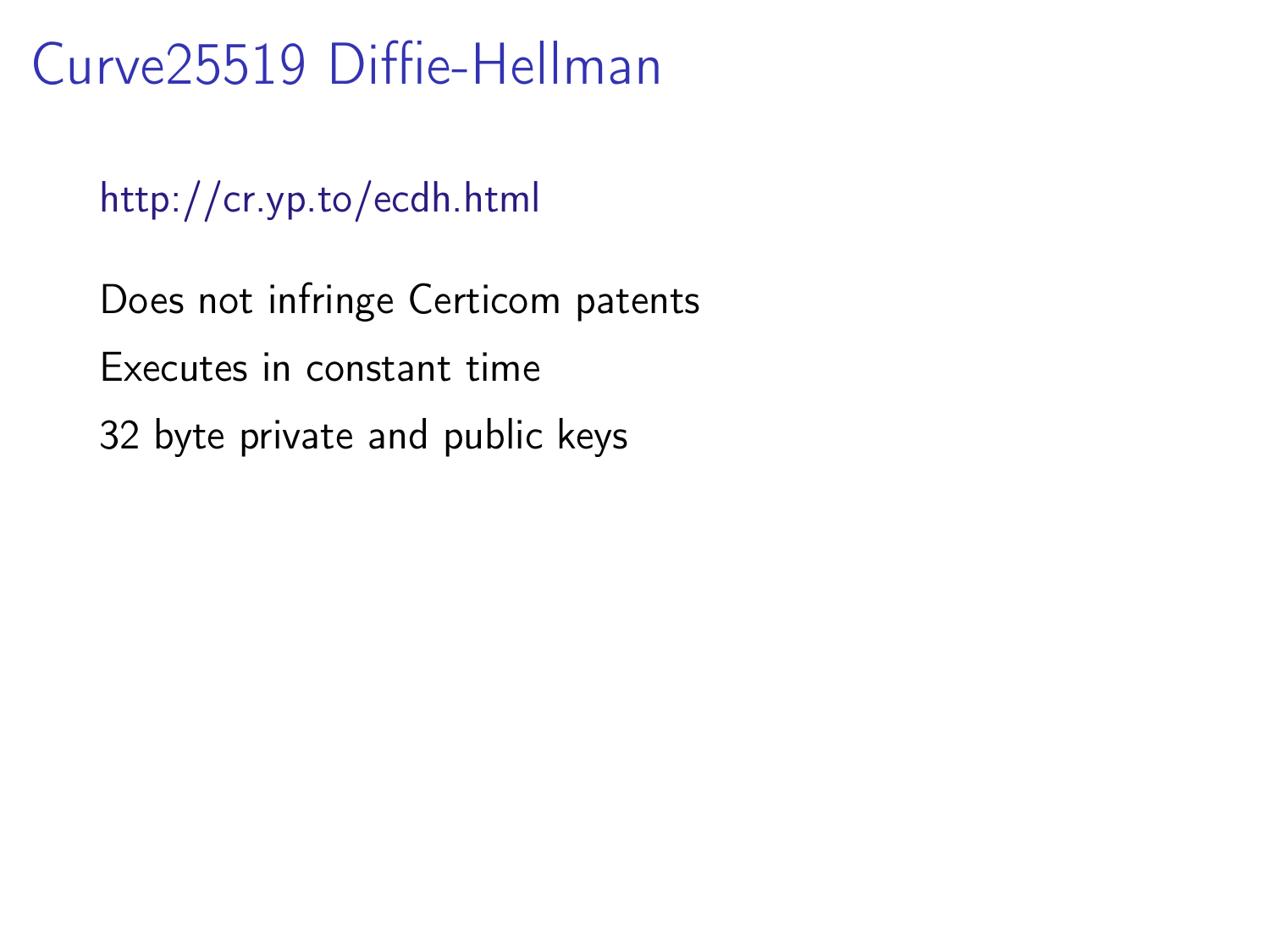Ed25519 EdDSA signatures

<http://ed25519.cr.yp.to/>

Comparable to RSA3072, NIST P-256 32 byte private and public keys 64 byte signatures Uses PRF (SHA512)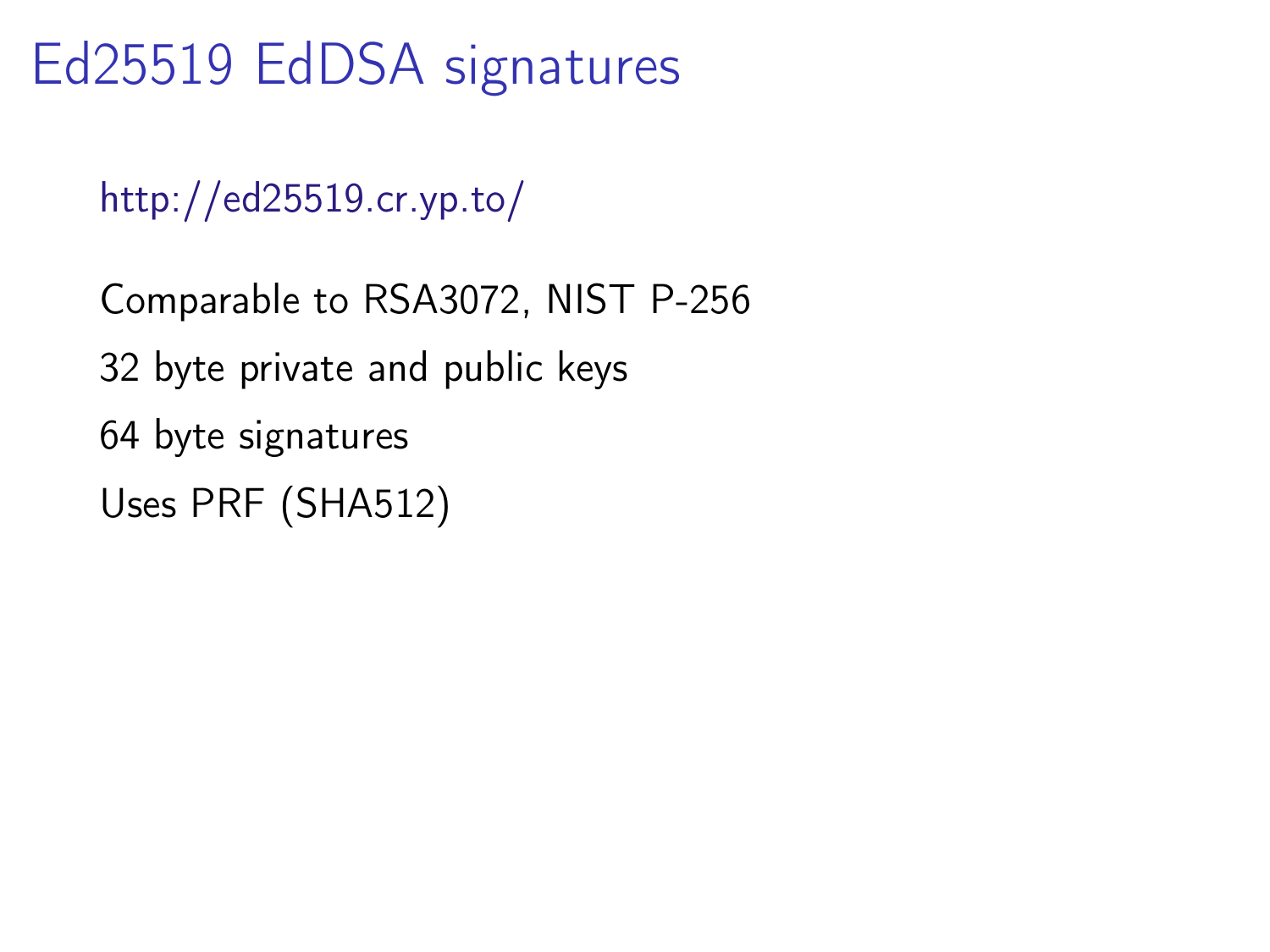NIST-free cryptography in OpenSSH

Support in OpenBSD-current:

Cipher/MAC chacha20-poly1305@openssh.com Key exchange curve25519-sha256@libssh.org Public keys ssh-ed25519-cert-v01@openssh.com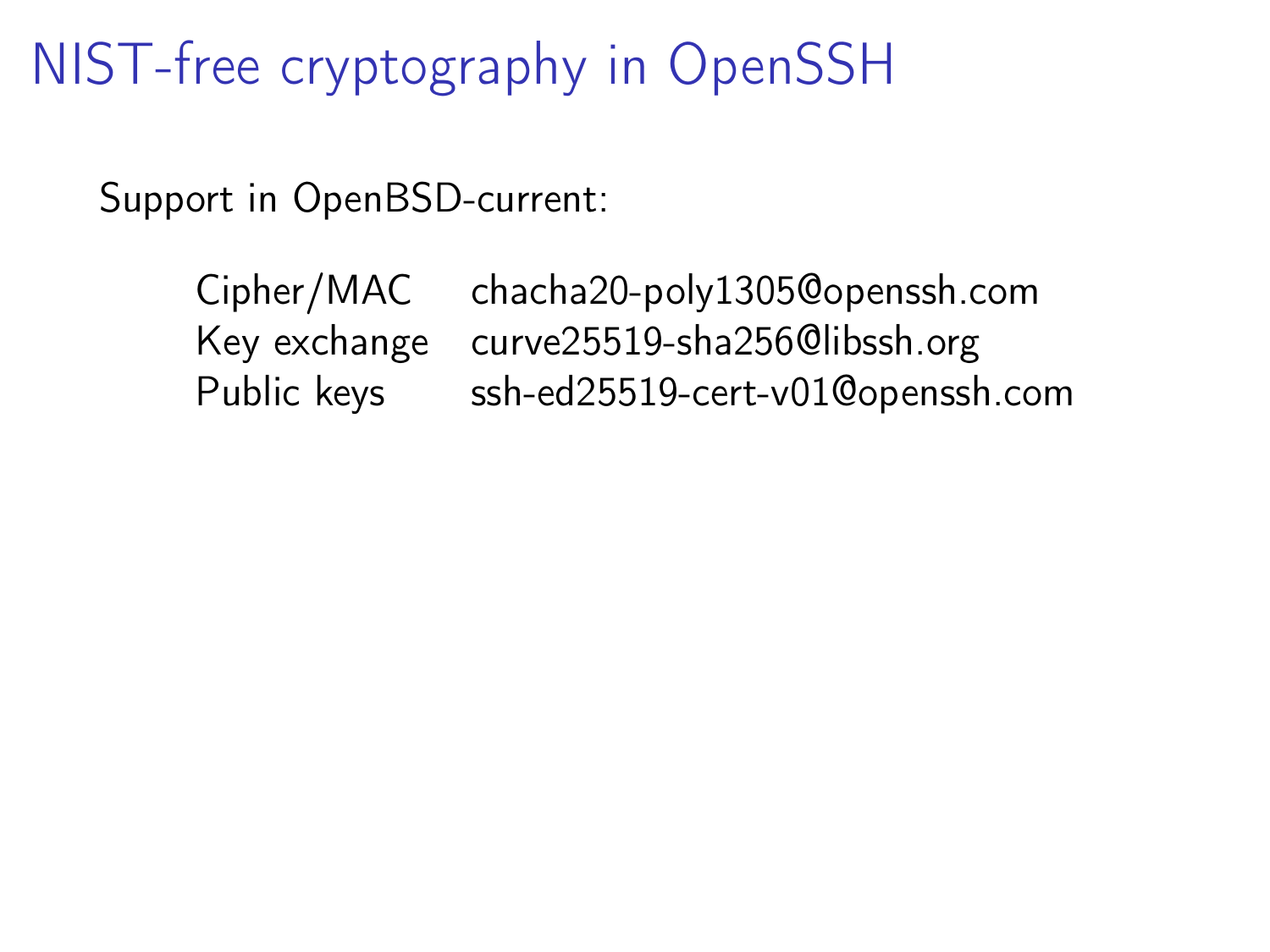# IPsec/IKEv2 possibilities

It's possible to use "Private Range" in IKEv2 ChaCha20-Poly1305 AEAD for ESP